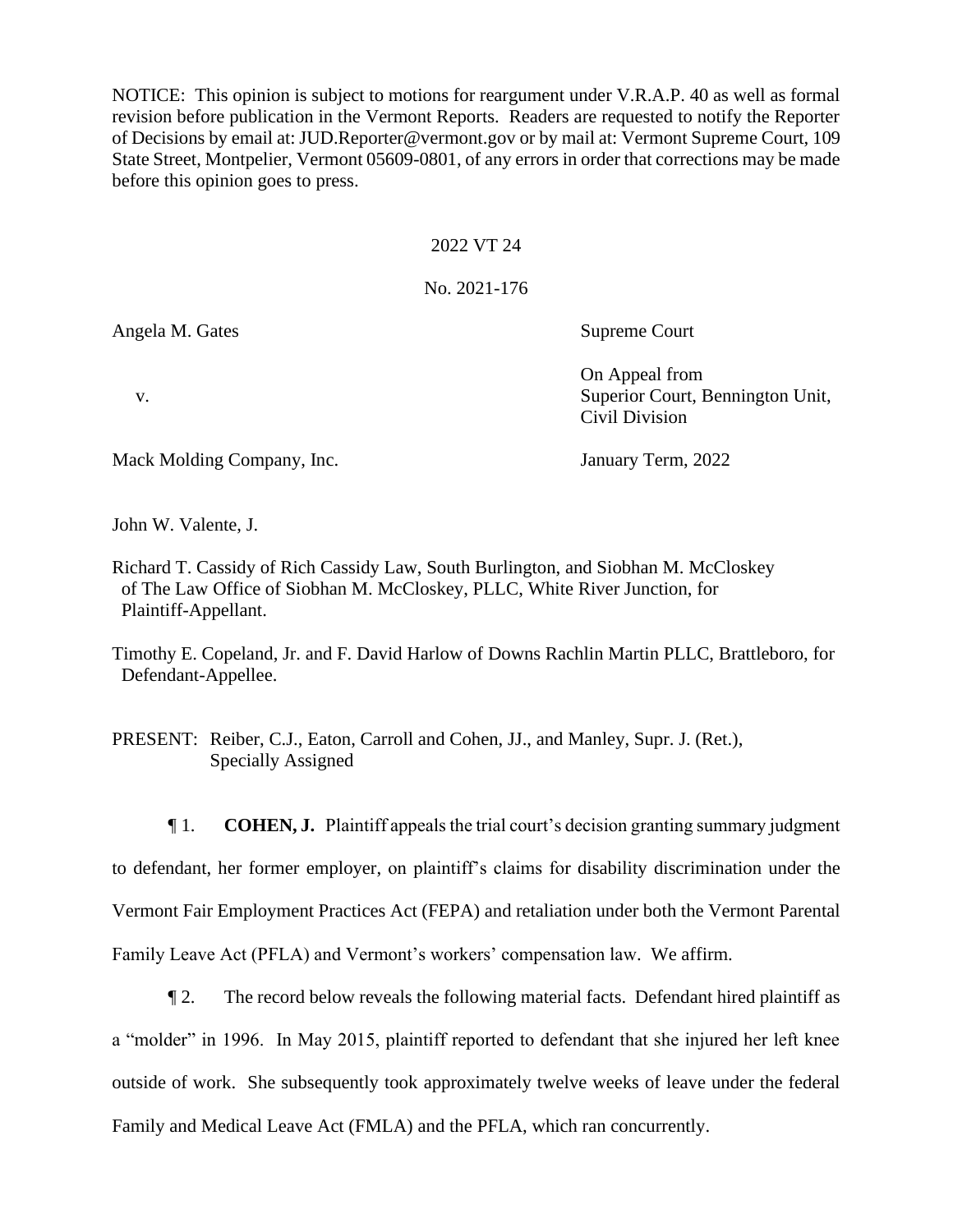¶ 3. Plaintiff returned to work full-time as a molder in August 2015 after exhausting her FMLA/PFLA leave.<sup>1</sup> Upon her return, plaintiff handed a note from her medical provider, Dr. Gammons, to the human resources manager. The note stated that plaintiff could return to work full-time. It stated further that plaintiff could lift and carry twenty-one to fifty pounds "frequently." The note defined "frequently" as constituting "34%–66% of a workday" and "continuously" as being "67%–100%" of a workday. Plaintiff did not say anything to the human resources manager when she delivered this doctor's note. She did not make any explicit request for any accommodation to anyone at work.

¶ 4. Duties of the molder position included operating a machine called the Press 30. Operating this machine required lifting totes weighing thirty-three to thirty-five pounds onto pallets every four-and-a-half minutes. Plaintiff operated the Press 30 machine when she returned to work as a molder in August 2015.

¶ 5. Plaintiff left work around one hour into her third shift back in August 2015, due to pain in her left knee. She did not return to work until October 2015. During this period, she received short-term disability benefits, which were unrelated to FMLA or PFLA leave.

¶ 6. When she returned in October 2015, plaintiff provided defendant with a medical note from an orthopedist, Dr. Giering. This note indicated that plaintiff could work for four hours per day without restriction. Defendant assigned plaintiff to work as a "finisher" four hours per day. In the finisher position, plaintiff performed many tasks including operating various molds and machines, sweeping, mopping, and trimming rings. The essential functions of the finisher position required standing, lifting, squatting, and twisting. Plaintiff worked part-time as a finisher—four hours per day—during October and November of 2015. Dr. Giering cleared

<sup>&</sup>lt;sup>1</sup> Although plaintiff asserted below that she took only 11.9 weeks of leave and therefore did not exhaust her leave in August 2015, she does not address that discrepancy on appeal and it is not relevant to her claims.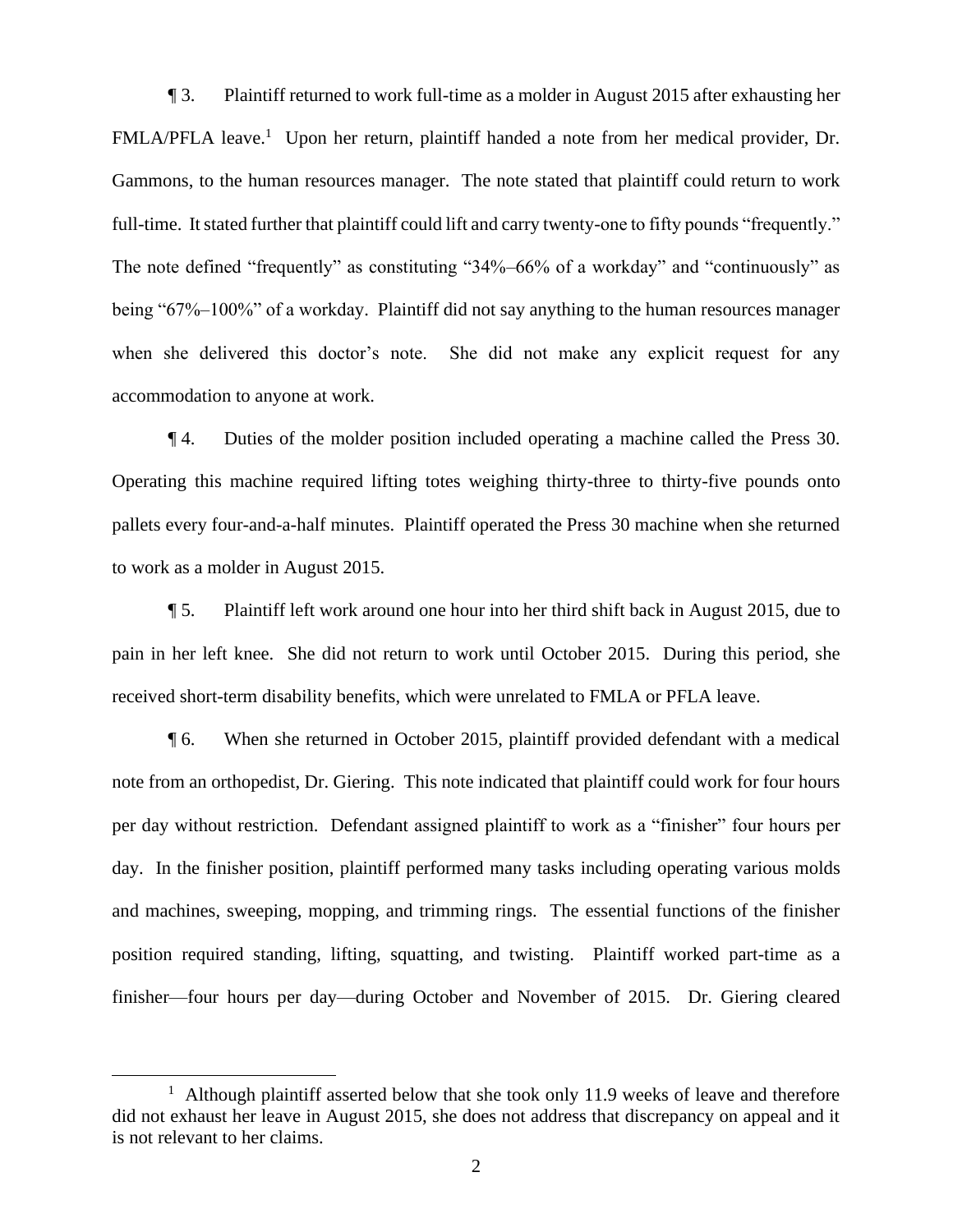plaintiff for full-time, unrestricted work in November 2015, at which point she began full-time as a finisher.

¶ 7. Plaintiff continued to work full-time in the finisher position until May 5, 2016, when she left mid-shift due to knee pain. That same day, plaintiff met with a different medical provider, Dr. Dwyer. In a medical note, Dr. Dwyer opined that plaintiff could "return to light duty immediately with the following restrictions: No prolonged standing, lifting, squatting, or twisting." Plaintiff admitted that these restrictions prevented her from performing the essential functions of the finisher position. On the morning of May 6, 2016, plaintiff returned to work and delivered Dr. Dwyer's note to her manager, Kevin Peets. Plaintiff testified that when she presented this note, manager Peets said, "We don't have anything for you." Plaintiff responded by asking if she could solely trim rings, which was a light-duty task. Manager Peets declined. Plaintiff then punched out and went home. Neither plaintiff nor her doctor provided any indication of when her medical restrictions would end.

¶ 8. Defendant sent plaintiff a letter dated May 11, 2016, informing her that she had exhausted her FMLA and PFLA leave, and that she had not completed any paperwork to apply for short-term disability or workers' compensation benefits. The letter noted that an employee had previously communicated with plaintiff on May 9, 2016 and requested that plaintiff complete this paperwork. The letter further advised that defendant would consider plaintiff's absence to be a "voluntary resignation" and terminate her employment if she did not respond by May 16, 2016.

¶ 9. On May 12, 2016, plaintiff completed an incident report to apply for workers' compensation, asserting she was injured at work in August 2015 when she first returned from her medical leave and was operating the Press 30 machine. Apart from going to defendant's offices to fill out this paperwork, between May 6 and May 16, 2016, plaintiff did not return to work, indicate any recovery timeline, or attempt to demonstrate her ability to perform the essential functions of her position.

3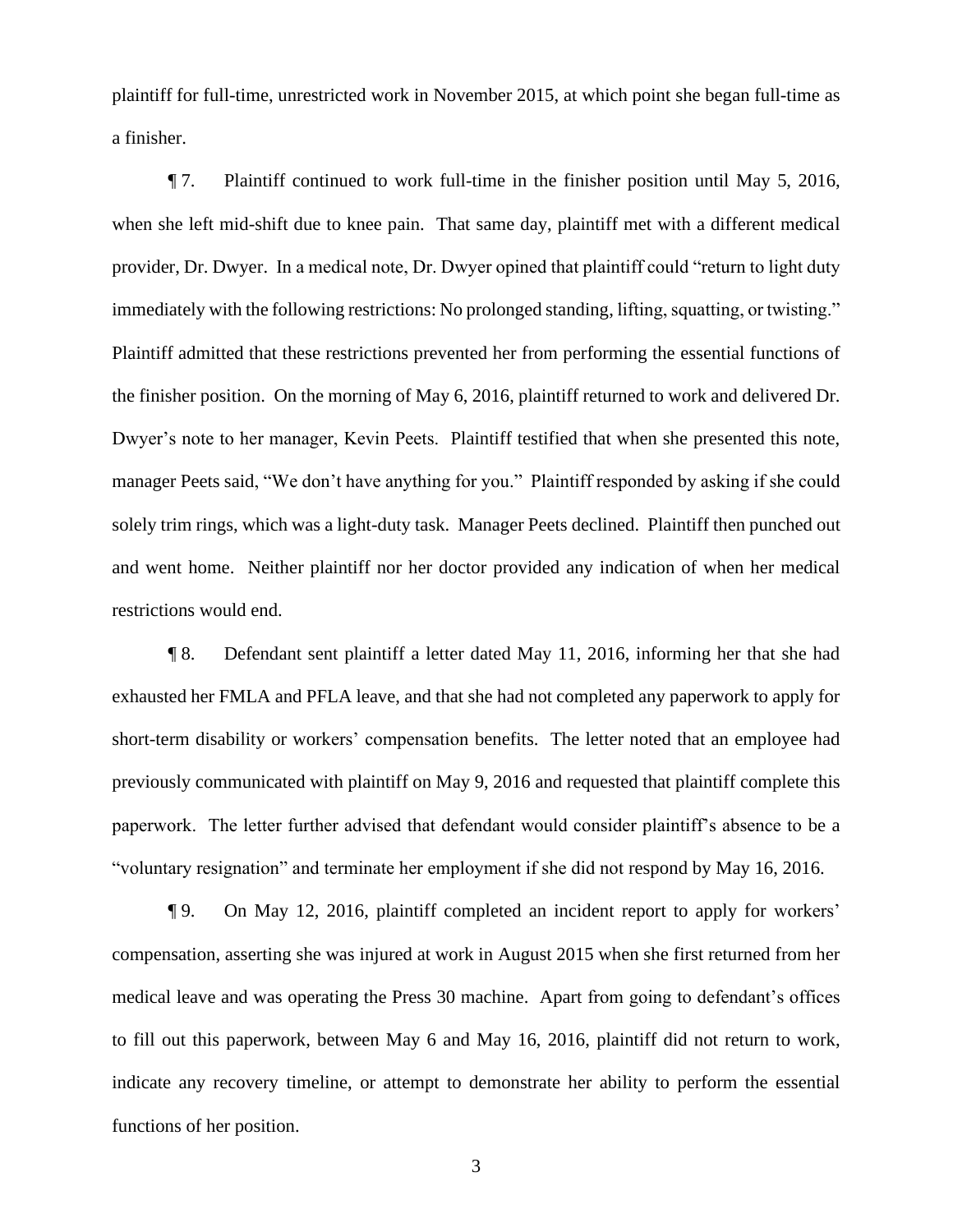¶ 10. Defendant sent plaintiff a final letter, dated May 20, 2016, stating that her application for workers' compensation would be reviewed by its insurance company, but that "[d]ue to production schedules it has become necessary to assign another employee to your position at Mack Molding Company and therefore, your employment has been terminated effective Friday, May 20, 2016." This letter also requested that plaintiff update defendant regarding her recovery and any interest in reinstatement with defendant. Plaintiff never informed defendant of her recovery timeline or any interest in future employment. Plaintiff testified that she did not recover sufficiently to be able to perform the essential functions of her prior finisher position until May 2017.

¶ 11. Plaintiff filed this lawsuit against defendant later in 2017. She initially asserted many claims—including several varieties of discrimination and retaliation, as well as other statutory and common law claims—but she withdrew most of them before summary judgment. The remaining claims consisted of two temporally distinct allegations of retaliation under the PFLA; two separate allegations of failure to reasonably accommodate her disability under the FEPA; and one allegation of retaliation for filing a workers' compensation claim—all described as follows. Plaintiff alleged that defendant violated the FEPA by failing to reasonably accommodate her when she first returned from her knee injury in August 2015 because it assigned her to work on the Press 30 machine, which exceeded her prescribed medical limitations. She also alleged defendant retaliated against her following her return from PFLA leave in August 2015 by assigning her to the role of finisher in October 2015, instead of reinstating her as a molder. Plaintiff's three other allegations all stemmed from events in May 2016. She claimed defendant terminated her employment in May 2016 in retaliation for having taken four hours of PFLA leave and having applied for workers' compensation benefits earlier that month. She also alleged that defendant failed to reasonably accommodate her under the FEPA by not reassigning her to a lightduty position in May 2016.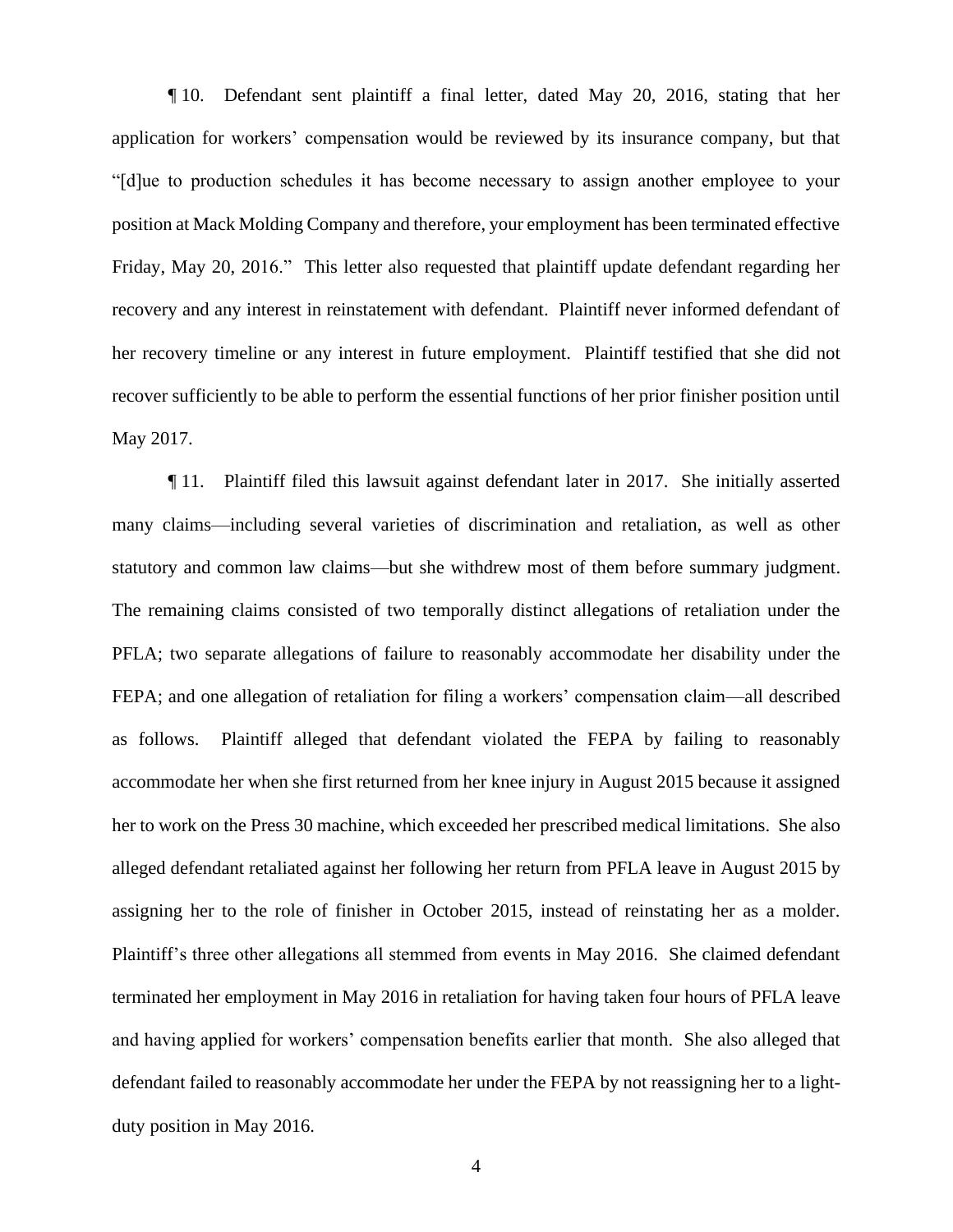¶ 12. Following discovery, defendant moved for summary judgment on all of these claims. The trial court granted the motion in full.<sup>2</sup> The court concluded that plaintiff failed to establish a prima facie case as to her two allegations of FEPA discrimination and her claim of PFLA retaliation in October 2015. It determined that she made out prima facie cases of retaliation for filing a workers' compensation claim and taking PFLA leave in May 2016, but that defendant proffered legitimate, nondiscriminatory reasons for terminating her employment, and plaintiff failed to demonstrate a triable issue of fact that these reasons were a pretext for discrimination. On appeal, plaintiff challenges the trial court's grant of summary judgment as to all but one claim: PFLA retaliation in October 2015.

# Standard of Review

¶ 13. This Court reviews summary-judgment decisions de novo, using the same standard as the trial court. Gauthier v. Keurig Green Mountain, Inc., 2015 VT 108, ¶ 14, 200 Vt. 125, 129 A.3d 108. "Summary judgment will be granted 'if the movant shows that there is no genuine dispute as to any material fact and the movant is entitled to judgment as a matter of law.' " Id. (quoting V.R.C.P. 56(a)). In determining the existence of genuine issues of material fact, courts

 $2^{\circ}$  For reasons that we need not address in this appeal, the summary-judgment process unfolded piecemeal. The parties' factual and legal presentations spanned numerous filings across multiple years, such that many key arguments and exhibits were raised for the first time in reply or surreply briefs and various supplemental proffers. Even after the trial court's initial summary judgment decision, plaintiff filed a motion for reconsideration with additional legal argument, which resulted in a lengthy decision on reconsideration that was effectively part two of the summary-judgment order. Defendant devotes much of its brief to explaining how and why many of plaintiff's arguments and evidentiary materials were untimely or otherwise improper for consideration on appeal. Plaintiff does not make a similar argument or contend that she had insufficient opportunity to respond to any of defendant's presentation. Because the trial court entertained most, if not all, of plaintiff's summary-judgment arguments and exhibits regardless of their timeliness, we too will consider them unless otherwise noted in this decision. See V.R.C.P. 56(c)(5) ("The court need consider only the materials cited in the required statements of fact, but it may consider other materials in the record."). Given the fragmented nature of the record below, for clarity we will generally treat the trial court's orders on summary judgment and reconsideration together as a unified decision, and not distinguish among the parties' arguments based on when they were made.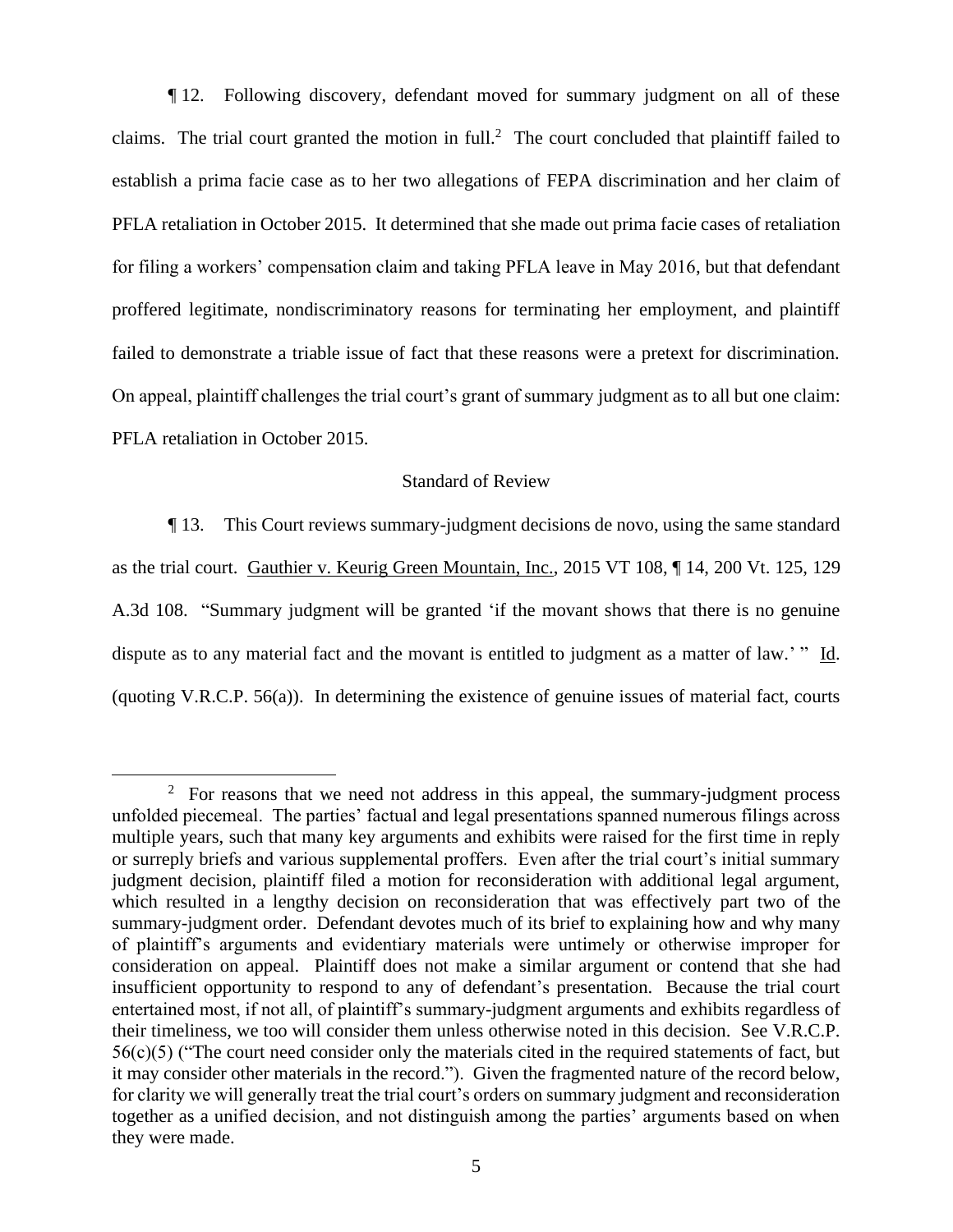must "accept as true the allegations made in opposition to the motion for summary judgment, so long as they are supported by affidavits or other evidentiary material." Robertson v. Mylan Lab'ys, Inc., 2004 VT 15, ¶ 15, 176 Vt. 356, 848 A.2d 310. "The nonmoving party receives the benefit of all reasonable doubts and inferences." Pettersen v. Monaghan Safar Ducham PLLC, 2021 VT 16, ¶ 9, \_\_ Vt. \_\_, 256 A.3d 604 (quotation and alteration omitted).

¶ 14. To survive a defendant's motion for summary judgment, the plaintiff must respond with specific facts to raise a triable issue and demonstrate sufficient admissible evidence to support a prima facie case. Dulude v. Fletcher Allen Health Care, Inc., 174 Vt. 74, 79, 807 A.2d 390, 395 (2002). An issue of fact is material only if it could affect the outcome of the case. O'Brien v. Synnott, 2013 VT 33, ¶ 9, 193 Vt. 546, 72 A.3d 331. A defendant will prevail on summary judgment if they demonstrate that they are entitled to judgment as a matter of law on at least one legally sufficient defense which bars plaintiff's claims. Allstate Ins. Co. v. Vose, 2004 VT 121, ¶ 13, 177 Vt. 412, 869 A.2d 97.

### I. FEPA Disability Discrimination

¶ 15. Plaintiff argues the trial court erred in granting summary judgment to defendant on her two allegations of disability discrimination: August 2015 and May 2016. We agree with the trial court that plaintiff failed to make a prima facie showing of disability discrimination for either allegation.

¶ 16. To prevail on a claim of disability discrimination under the FEPA, plaintiff must establish she was a "qualified individual with a disability" and that she was discharged because of her disability. State v. G.S. Blodgett Co., 163 Vt. 175, 180, 656 A.2d 984, 988 (1995); 21 V.S.A. § 495(a)(1) (prohibiting employers from discriminating "against a qualified individual with a disability"). The FEPA defines a "[q]ualified individual with a disability" as a person "with a disability who is capable of performing the essential functions of the job . . . with reasonable accommodation to the disability." 21 V.S.A. § 495d(6). The disability-discrimination provisions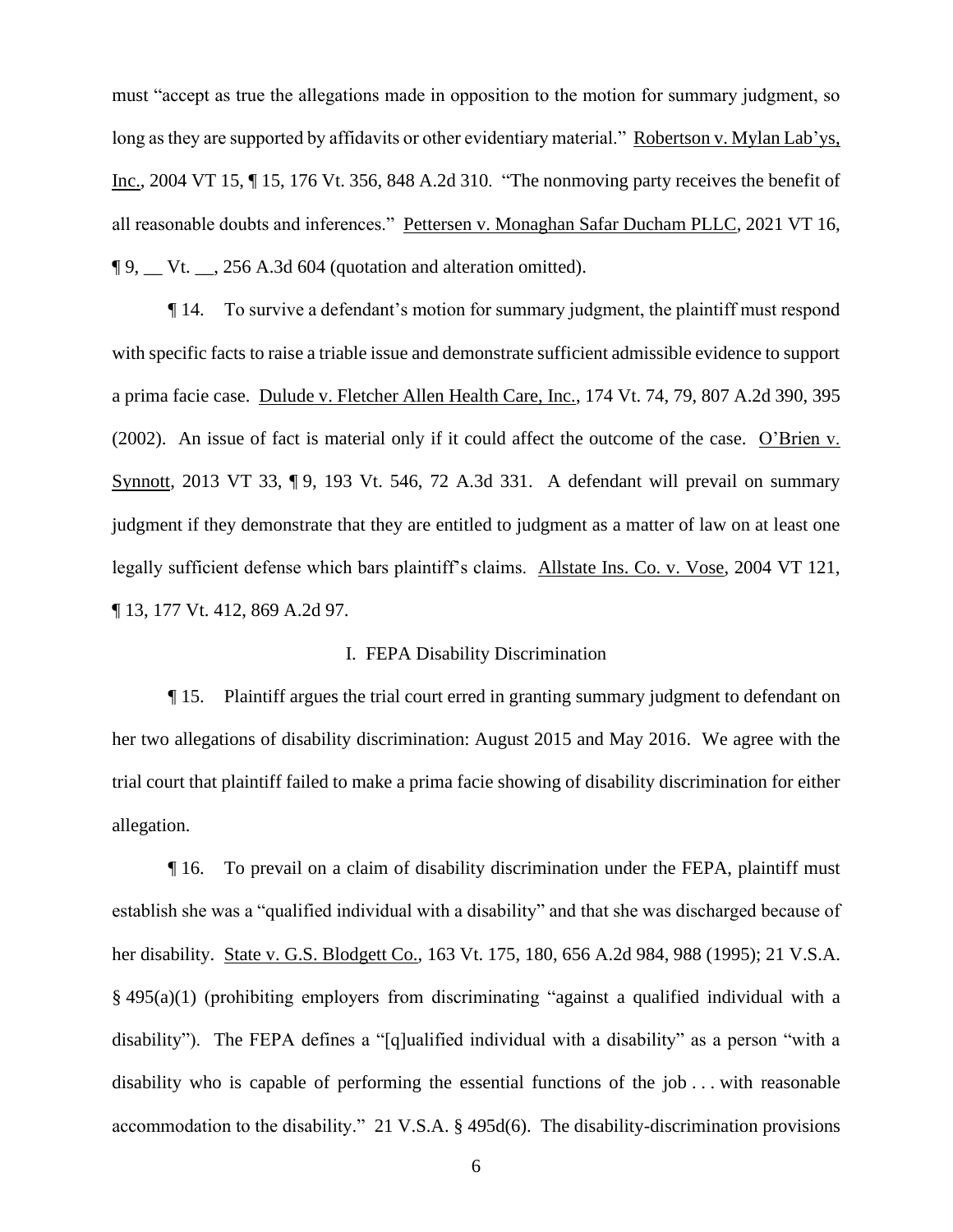under the FEPA are patterned after the federal Rehabilitation Act, which in turn incorporates standards from the federal Americans with Disabilities Act (ADA), so we look to federal case law to guide our interpretation, the allocations of burdens, and standards of proof. G.S. Blodgett, 163 Vt. at 180, 656 A.2d at 988; see 29 U.S.C. § 794(d) (incorporating ADA standards into Rehabilitation Act). Thus, plaintiff can establish a prima facie case by showing that (1) she was an individual who has a disability within the meaning of the statute; (2) defendant had notice of her disability; (3) with reasonable accommodations, she could have performed the essential functions of the position; and (4) defendant refused to make such accommodations. Stone v. City of Mount Vernon, 118 F.3d 92, 96-97 (2d Cir. 1997) (describing prima facie case of discrimination under Rehabilitation Act and ADA). Once plaintiff makes out a prima facie case, the burden shifts to the employer to show that any reasonable accommodation would have been impossible, would have substantially altered the nature of the job, or would have been unduly burdensome. G.S. Blodgett, 163 Vt. at 181-82, 656 A.2d at 989.

### A. August 2015

¶ 17. Plaintiff alleged that defendant failed to reasonably accommodate her disability in violation of the FEPA when she initially returned to work after medical leave in August 2015 because defendant reinstated her as a molder, even though defendant knew that this job required physical tasks exceeding her limitations. The trial court rejected her August 2015 claim, finding that the undisputed facts showed that plaintiff failed to request a reasonable accommodation and that no need for accommodation was apparent from the circumstances of plaintiff's return to work. Plaintiff contends the trial court erred because a reasonable jury could have inferred that defendant was on notice that some accommodation was necessary.

¶ 18. Notice is an indispensable element of a plaintiff's prima facie disabilitydiscrimination claim. "Generally, it is the responsibility of the individual with a disability to inform the employer that an accommodation is needed." Brady v. Wal-Mart Stores, Inc., 531 F.3d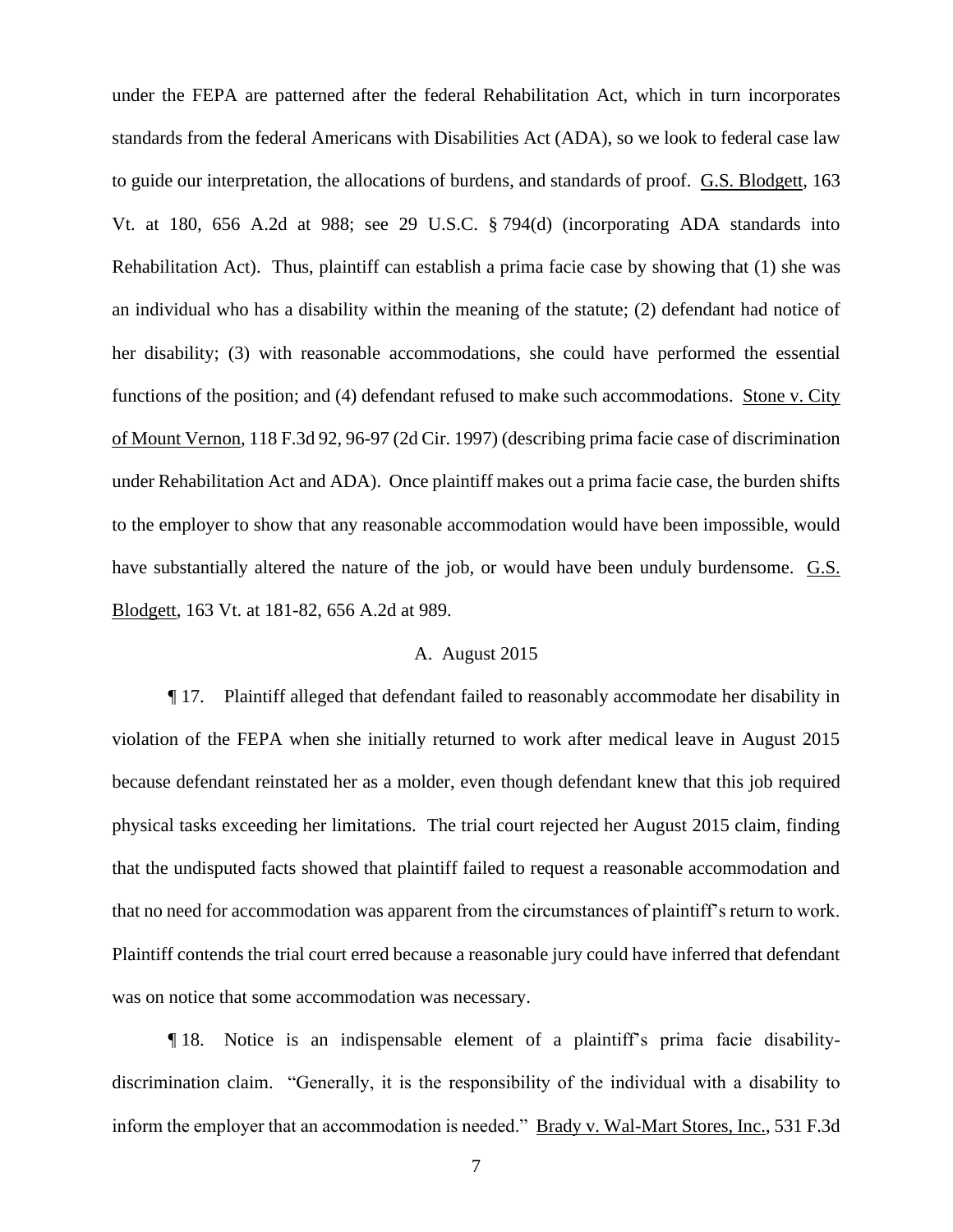127, 135 (2d Cir. 2008) (quotation, alteration, and emphasis omitted). We do "not require any formal mechanism or magic words to notify an employer" that an accommodation is needed. Colwell v. Rite Aid Corp., 602 F.3d 495, 506-07 (3d Cir. 2010) (quotation omitted). However, "[t]he employer must have enough information to know of both the disability and desire for an accommodation, or circumstances must at least be sufficient to cause a reasonable employer to make appropriate inquiries about the possible need for an accommodation." Id. (quotations omitted). The duty to provide a reasonable accommodation is also triggered when an employer has independent knowledge of an employee's disability, or when the disability is obvious and the potential need for an accommodation is apparent. Brady, 531 F.3d at 135.

¶ 19. To be clear, it is not enough that the employer merely knows that a plaintiff is disabled. The duty to provide a reasonable accommodation applies to the limitations caused by the disability, not the disability itself. See Gammage v. W. Jasper Sch. Bd. of Educ., 179 F.3d 952, 955 (5th Cir. 1999) ("[T]he ADA does not require an employer to assume that an employee with a disability suffers from a limitation; as a result, it is incumbent upon the ADA plaintiff to assert not only a disability, but also any limitation resulting therefrom."); see also Adams v. Rice, 531 F.3d 936, 944 (D.C. Cir. 2008) ("[W]hen an employee seeks a workplace accommodation, the accommodation must be related to the limitation that rendered the person disabled." (quotation omitted)). Thus, if a plaintiff's summary-judgment proffer fails to establish at least an inference that her employer knew or should have known that she needed a reasonable accommodation, she cannot make out a prima facie case and the employer is entitled to summary judgment.

¶ 20. Here, the undisputed facts show that plaintiff notified defendant of her knee injury upon returning to work in August 2015 by presenting a doctor's note to her human resources manager with no further explanation or request for accommodation. Plaintiff contends that defendant knew this job included physical requirements exceeding her prescribed limitations,

8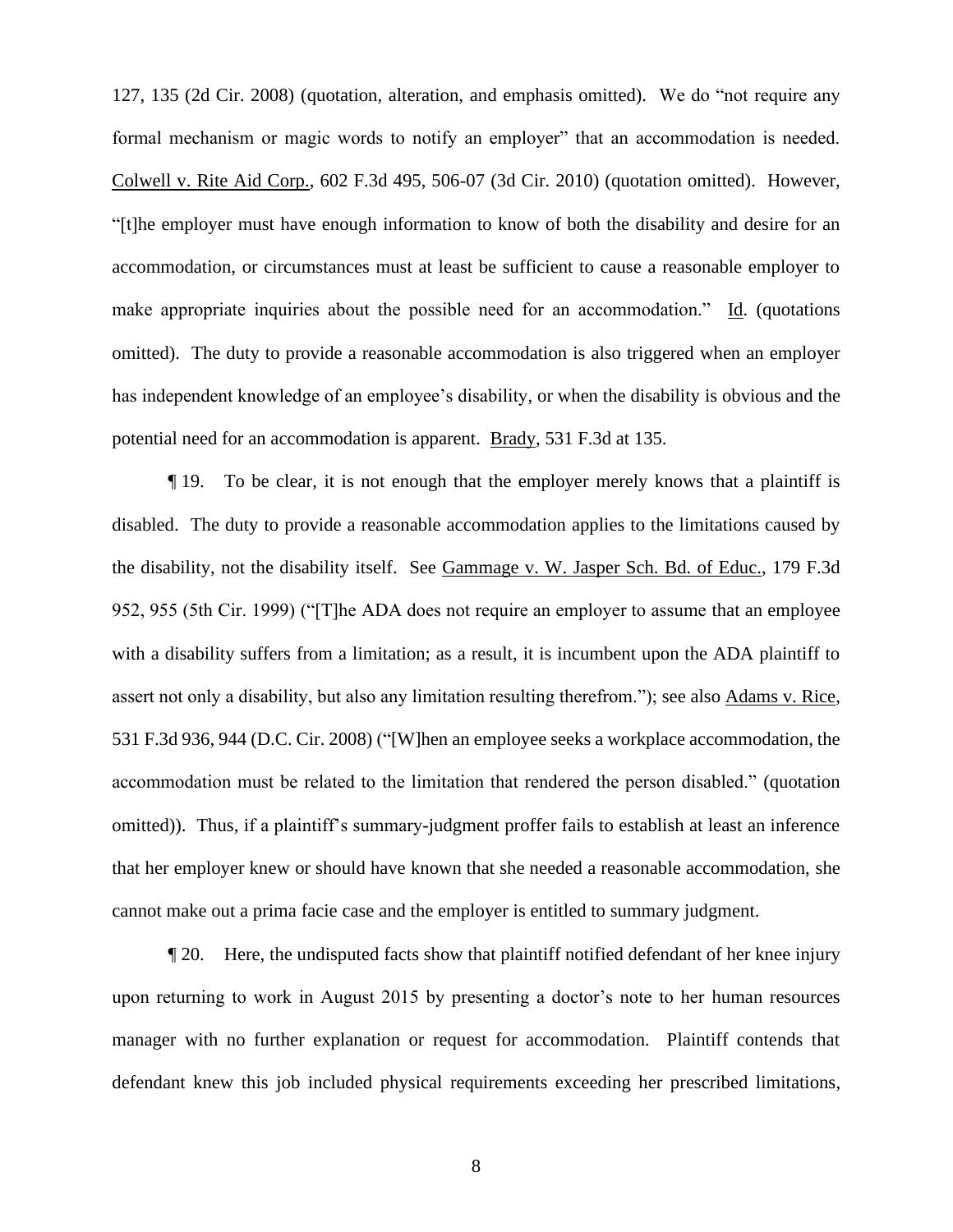namely, operating a Press 30 machine that required lifting between thirty-three and thirty-five pounds "continuously" despite a medical restriction that she lift such weights only "frequently."

¶ 21. Her argument is not supported by the record. The doctor's note stated that plaintiff could lift and carry twenty-one to fifty pounds "frequently." The note defined "frequently" as constituting "34%–66% of a workday" and "continuously" as being "67%–100%" of a workday. Although plaintiff characterized the Press 30 machine as requiring an ability to lift thirty-three to thirty-five pounds "continuously," she cited exhibits and an affidavit which demonstrate that operating this machine demanded lifting totes weighing thirty-three to thirty-five pounds onto pallets every four-and-a-half minutes during an eight-hour shift, if an employee operates this machine throughout their entire shift. See Robertson, 2004 VT 15, ¶ 15 ("[W]e will accept as true the allegations made in opposition to the motion for summary judgment, so long as they are supported by affidavits or other evidentiary material.").

¶ 22. Plaintiff argues there was no evidence indicating how long she was required to hold each tote when she loaded it onto a pallet, and she is entitled to the inference that she lifted these totes for such duration and with such frequency as to constitute continuous lifting. Such an inference is not reasonable. See id. ("[T]he nonmoving party receives the benefit of all reasonable doubts and inferences." (emphasis added)). Even assuming molders sometimes had to operate the Press 30 machine for most or all of a shift—a fact that plaintiff did not establish—to find that plaintiff was lifting these totes for at least 67% of her workday, a jury would need to speculate that when she lifted each tote at four-and-a-half-minute intervals she then had to hold or carry that tote for multiple minutes before loading it onto a pallet. Nothing in the evidence suggested that pallets were located a great distance away from the machine or that any other circumstances necessitated holding totes for an extended period of time.

¶ 23. Neither the molder job description nor any evidence cited by plaintiff suggested that the molder position demanded physical tasks beyond the restrictions stated in plaintiff's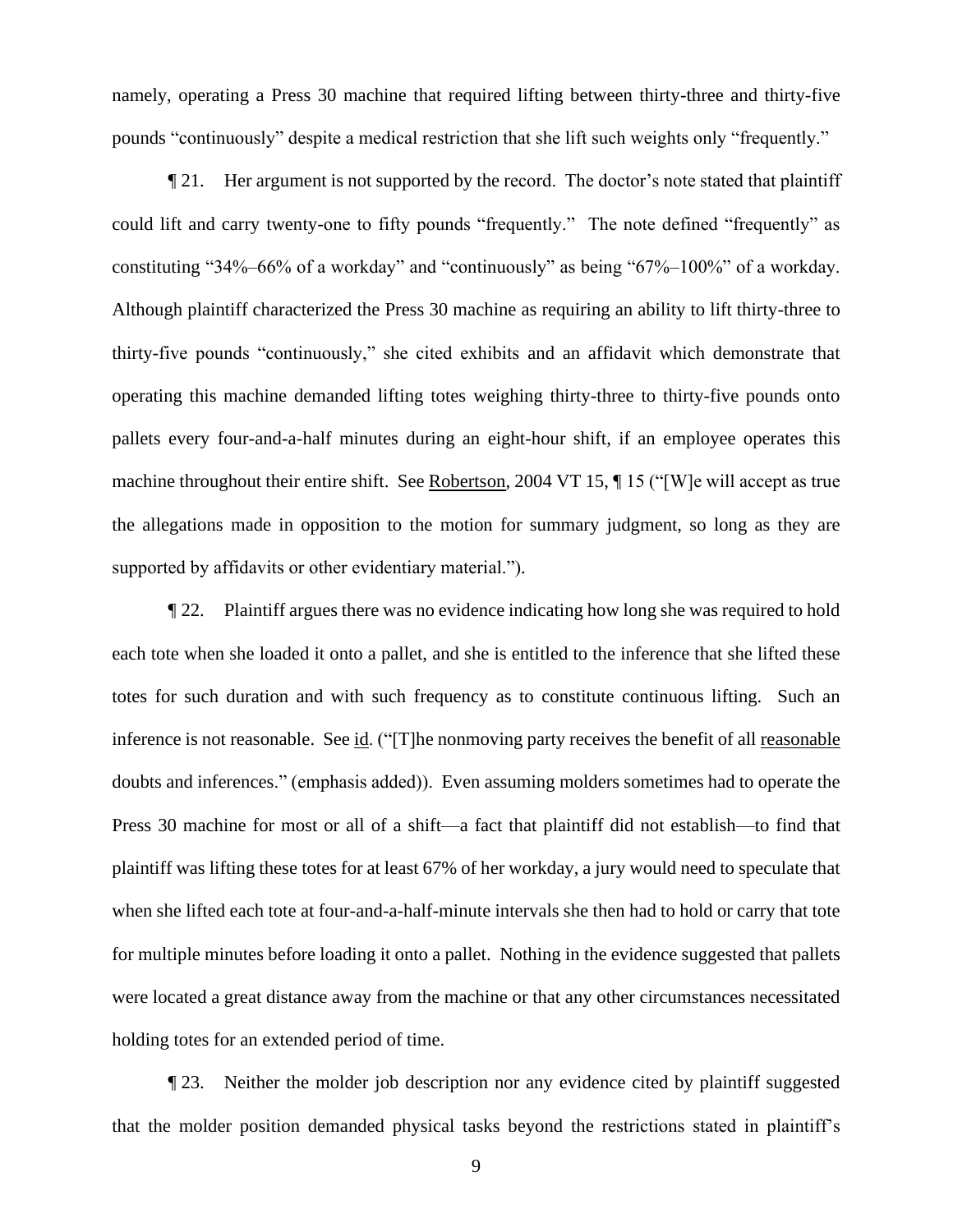doctor's note. Accordingly, defendant was not on notice that plaintiff might need any accommodation for the molder position, and defendant was entitled to summary judgment on plaintiff's FEPA claim for August 2015.

#### B. May 2016

¶ 24. Plaintiff also asserts that she created a triable issue of fact as to whether defendant failed to reasonably accommodate her when it did not assign her to a light-duty position after she returned from medical leave with prescribed limitations in May 2016. It was undisputed that plaintiff could not perform the essential functions of the finisher position when she returned to work in 2016, and that she requested that defendant accommodate her by assigning her to "trim rings," a light-duty task. It was also undisputed that plaintiff could have, consistent with her medical limitations in May 2016, performed light-duty tasks such as trimming rings. Plaintiff argues that defendant had an obligation to accommodate her by assigning her to an existing, vacant light-duty position. She challenges the trial court's conclusion that she did not present admissible evidence that such a position existed at the time she requested reassignment and therefore failed to establish a prima facie case.

¶ 25. Federal disability-discrimination cases establish that reassignment to an existing, vacant position may be a reasonable accommodation. This case law is based on the definition of "reasonable accommodation" under the ADA and Rehabilitation Act, which expressly includes "reassignment to a vacant position." 42 U.S.C. § 12111(9)(B). A plaintiff requesting a reassignment accommodation must demonstrate that there existed a vacant position for which she was qualified "at or around the time when accommodation was sought." McBride v. BIC Consumer Prods. Mfg. Co., 583 F.3d 92, 97-98 (2d Cir. 2009). Typically, a position is considered "vacant," for purposes of this reassignment-accommodation analysis, when a similarly situated, nondisabled employee would be able to apply for that position. Duvall v. Georgia-Pacific Consumer Prods. L.P., 607 F.3d 1255, 1263 (10th Cir. 2010). "[A]n employer need not reassign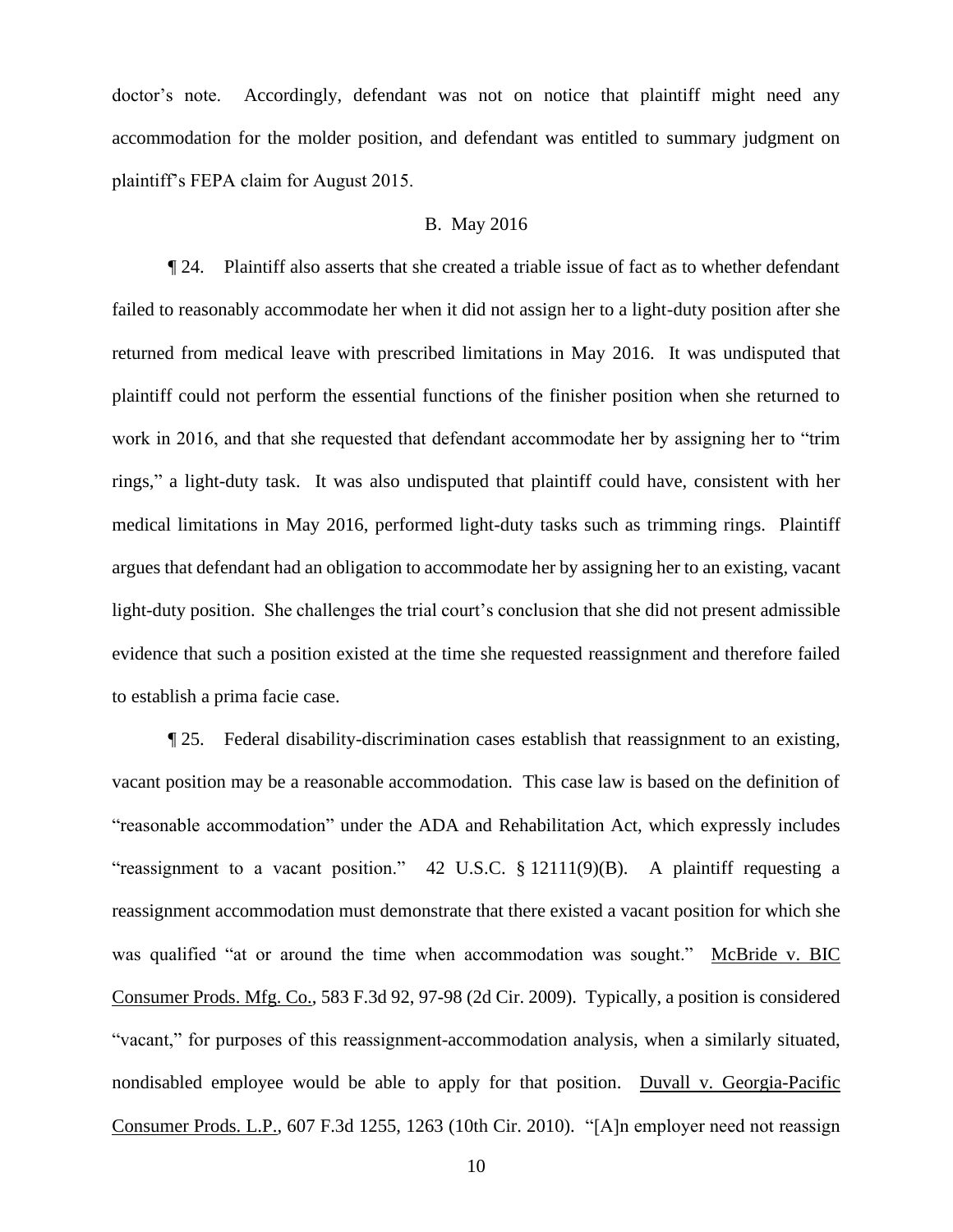an employee if no position is vacant. Nor is the employer obliged to create a new position to accommodate the employee." Norville v. Staten Island Univ. Hosp., 196 F.3d 89, 99 (2d Cir. 1999) (citation omitted).

¶ 26. As a threshold matter, it is unclear whether reassignment to an existing, vacant position constitutes a reasonable accommodation under the FEPA. Although the definition of "reasonable accommodation" for the federal ADA and Rehabilitation Act expressly includes "reassignment to a vacant position," FEPA's definition of the term includes no similar language. Compare 42 U.S.C. § 12111(9)(B) with 21 V.S.A. § 495d(12)(B). We need not decide whether reassignment may be a reasonable accommodation under the FEPA because, even if it may, we conclude that there was no evidence of an existing, vacant, light-duty position at the time plaintiff sought one.

¶ 27. Plaintiff argues she established at least an inference that a light-duty position existed. First, plaintiff asserts that when her manager, Kevin Peets, denied her request for a position trimming rings, he mentioned only one reason: that she was seeking accommodation for a non-work-related injury. She contends a jury could reasonably infer that defendant actually had an existing, vacant position dedicated to trimming rings because if it did not, Mr. Peets would have said so. This inference by omission would be pure speculation. Plaintiff's argument ignores her affirmative duty, as the party with the burden of persuasion at trial, to put forth evidence from which a jury can reasonably infer the probable truth of her interpretation of events to the exclusion of other plausible explanations. See <u>Boyd v. State</u>, 2022 VT 12,  $\P$  19,  $\P$  Vt.  $\P$ ,  $\P$  A.3d  $\P$ ("Where the moving party does not bear the burden of persuasion at trial, it may satisfy its burden of production by showing the court that there is an absence of evidence in the record to support the nonmoving party's case. The nonmoving party must then show that there are material facts in dispute. Evidence which merely makes it possible for the fact in issue to be as alleged, or which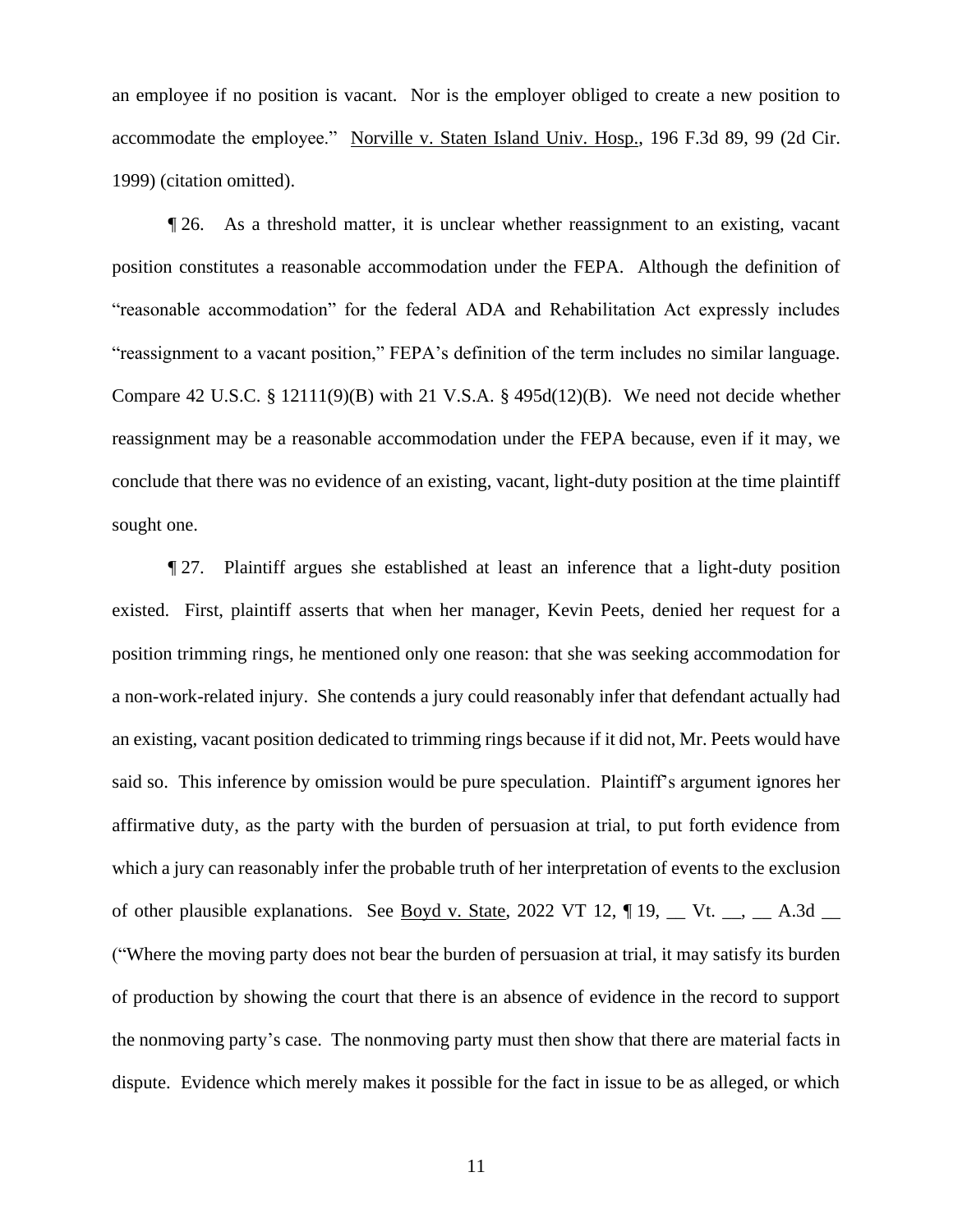raises a mere conjecture, surmise or suspicion is an insufficient foundation for a verdict." (quotations and citation omitted)).

¶ 28. Second, plaintiff asserts that manager Peets testified at his deposition that the molding and finishing departments where plaintiff worked always had light-duty jobs available and that there were too many to count. This mischaracterization conflates "jobs" with "tasks" and "assignments." Manager Peets testified that "employees got light-duty work assignments during [his] tenure" and went on to list "putting labels on parts" and "trimming rings" as two examples of "tasks [that] an employee [would] be performing if they had light duty in the molding or finishing departments," but he stated he could not describe all examples of such tasks because they were "too numerous." Manager Peets testified further that trimming rings and putting labels on parts are only one "very small piece of the entire job" of a finisher or molder. Plaintiff contends that jobs trimming rings became vacant at the beginning and end of each shift, and thus a lightduty job was existing and vacant during May 2016 when she requested one. This confusing formulation again conflates jobs with tasks. Both plaintiff and manager Peets testified that trimming rings and similar light-duty assignments were merely one part of the numerous tasks including both light duty and more physically demanding work—performed by employees in the molding and finishing departments. There is no suggestion in manager Peets's testimony that such light-duty tasks existed as standalone full-time positions. Plaintiff failed to establish a triable issue of fact regarding the existence of a vacant light-duty position around the time she returned to work in May 2016.

¶ 29. In a similar vein, plaintiff contends defendant should have accommodated her by creating a new job composed solely of light-duty tasks because defendant had a policy or practice of creating light-duty jobs for injured employees. She relies on a subset of reassignmentaccommodation cases, chiefly Severson v. Heartland Woodcraft, Inc., 872 F.3d 476 (7th Cir. 2017). Severson recognized the settled principle that "an employer is not required to create a new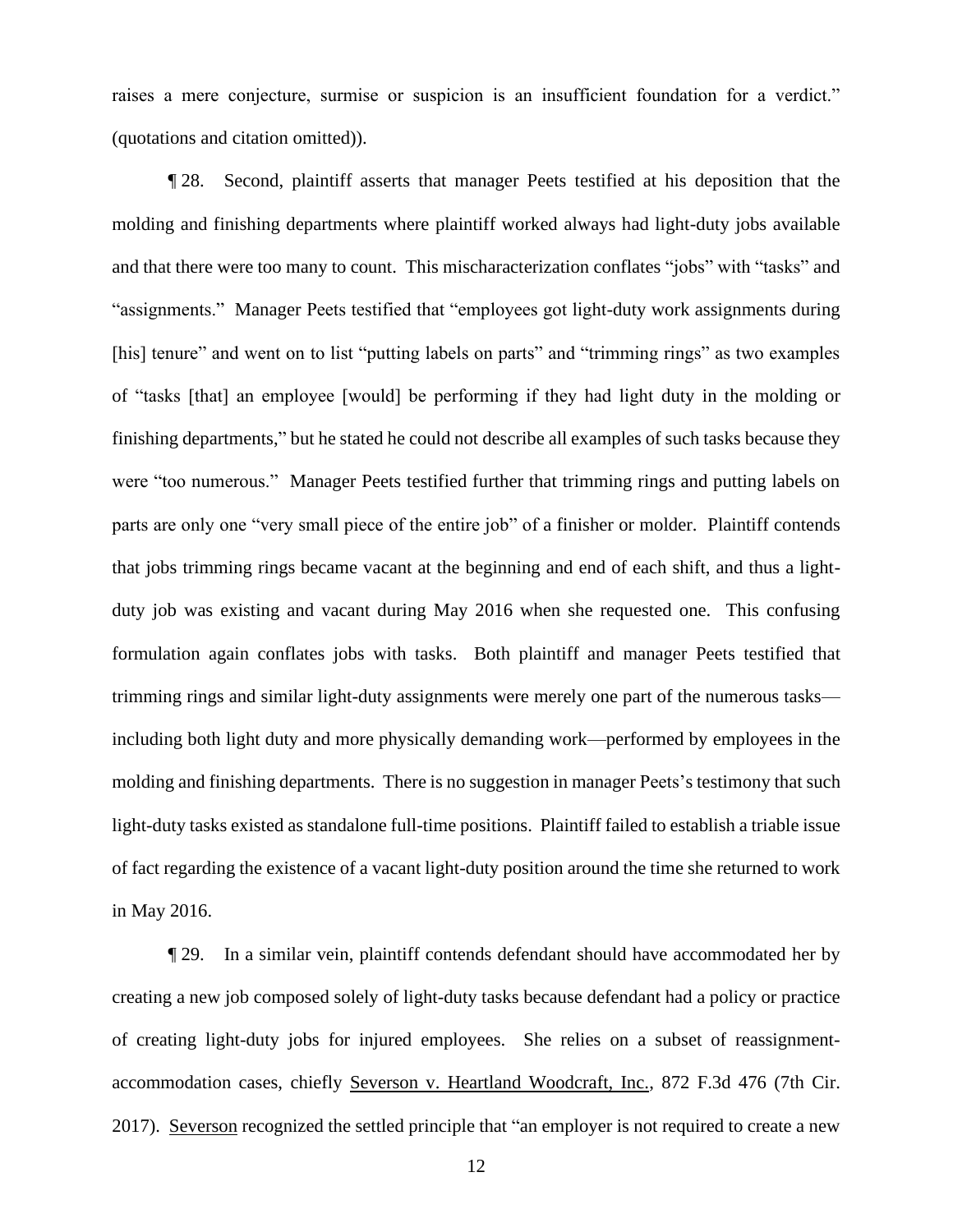job or strip a current job of its principal duties to accommodate a disabled employee." Id. at 482 (quotation omitted). But Severson also held that "if an employer has a policy of creating lightduty positions for employees who are occupationally injured, then that same benefit ordinarily must be extended to an employee with a disability who is not occupationally injured unless the company can show undue hardship." Id. If such a policy exists, these potential jobs must be considered in addition to any existing, vacant positions to determine whether reassignment may be a reasonable accommodation. We need not decide whether this line of cases applies to the FEPA because we conclude that plaintiff failed to establish a reasonable inference that defendant had such a policy.

¶ 30. Although plaintiff's arguments are not clear, she appears to assert that defendant's written policies, unwritten policies, or practices entitled her to a light-duty position. Defendant's employee handbook stated that defendant "may provide, when available, transitional duty assignments for employees who are receiving workers compensation benefits and who are able to work, but not able to perform the essential duties of their position." The policy clarified that "[t]ransitional duty assignments are not permanently assigned positions" and "[a]n employee may not be placed in a transitional duty assignment for more than a total of twelve (12) weeks for any work-related injury or illness unless otherwise approved." The trial court found that this policy did not apply to plaintiff because she was not receiving workers' compensation at the time she sought reassignment in May 2016. Plaintiff argues this finding was erroneous because there was a dispute of fact as to whether or not plaintiff was injured at work and thus entitled to workers' compensation benefits.

¶ 31. We agree with the trial court. Under the plain language of the policy, it covered only employees currently receiving workers' compensation benefits, not employees potentially eligible for them. Plaintiff omits the fact that she had not yet applied for workers' compensation at the time she requested a light-duty accommodation. Moreover, plaintiff submitted no evidence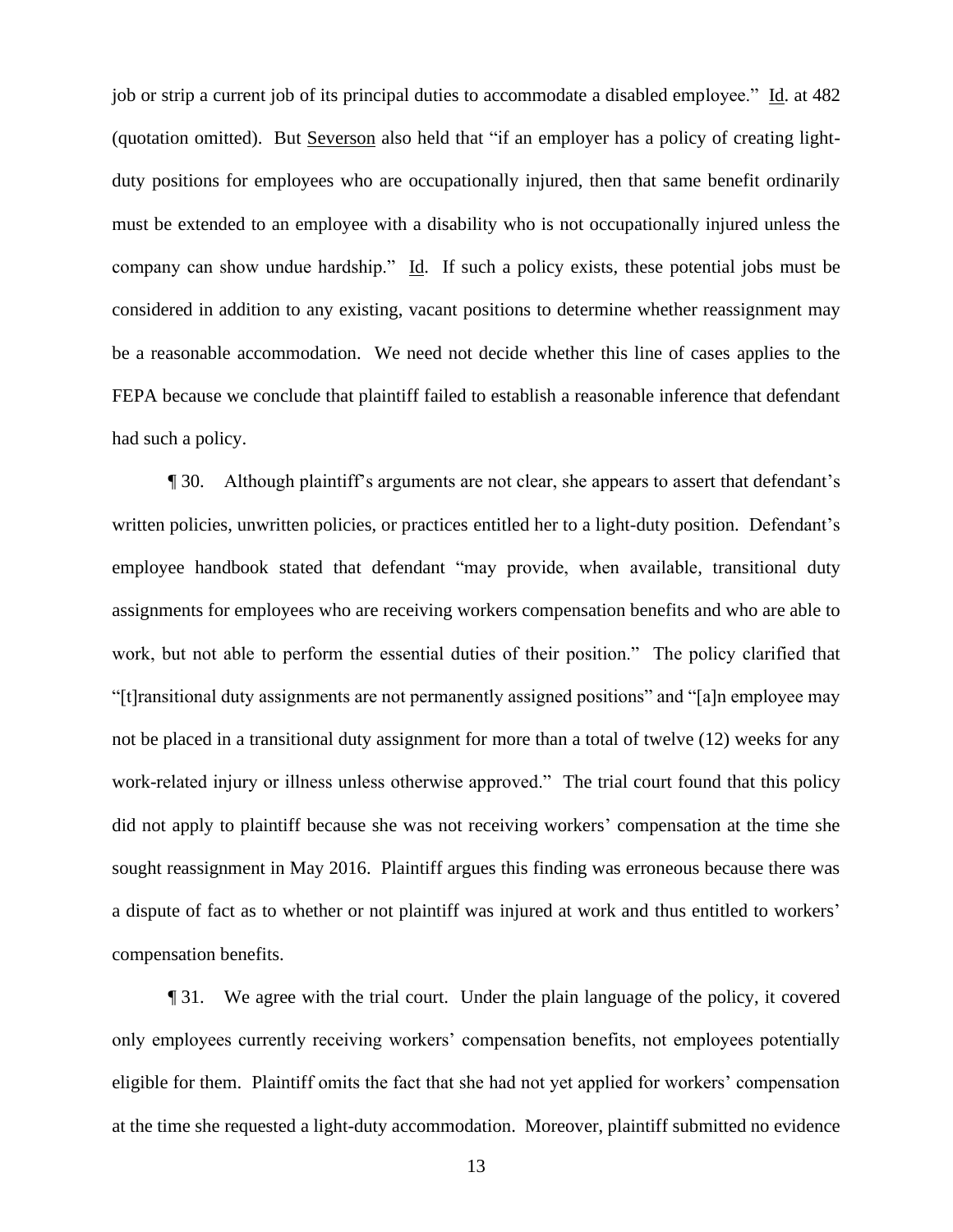regarding how defendant had applied this policy to others. Thus there was no reasonable basis for a jury to infer that defendant could or should have applied this policy to plaintiff. Regardless of where plaintiff was injured and whether she may have been eligible for workers' compensation, this policy did not satisfy plaintiff's burden, under federal case law, to demonstrate an existing, vacant position to which she could have been reassigned because the policy was discretionary and strictly temporary in nature. See Severson, 872 F.3d. at 483 (concluding that discretionary, infrequent, and temporary light-duty assignments did not constitute a policy of providing lightduty positions to injured employees and noting that "[i]f an employer bends over backwards to accommodate a disabled worker, it must not be punished for its generosity" (quotation and alterations omitted)).

¶ 32. Plaintiff argues that the affidavit of a co-employee, Mr. Suydam, independently created a dispute of fact whether defendant had light-duty positions available or an unwritten policy of creating such positions for injured employees. The affidavit plaintiff relies on is an amended version. The previous affidavit stated in relevant part:

> According to the paperwork, I have seen the same people trim rings for a year. Trimming rings is so much easier than running a press. One person I saw trim rings all the time, Terri Connor, on third shift, who has had major medical problems, did not seem to be able to do other jobs. I think Terri gave up being a quality auditor because she could not walk around a lot.

The amended affidavit clarified:

I based my statement [quoted above], that I have seen the same people trim rings, in other words this would be their sole job, for a year straight, on what I have seen with my own eyes before and after [plaintiff] was terminated in May 2016.

¶ 33. Neither version of the affidavit provided context to support this statement, which was contradicted by essentially all the other summary-judgment exhibits for both parties, including other parts of Mr. Suydam's own affidavit. The "paperwork" that Mr. Suydam mentioned consisted of a handful of pages of sign-in and audit sheets, attached to his affidavit, that Mr.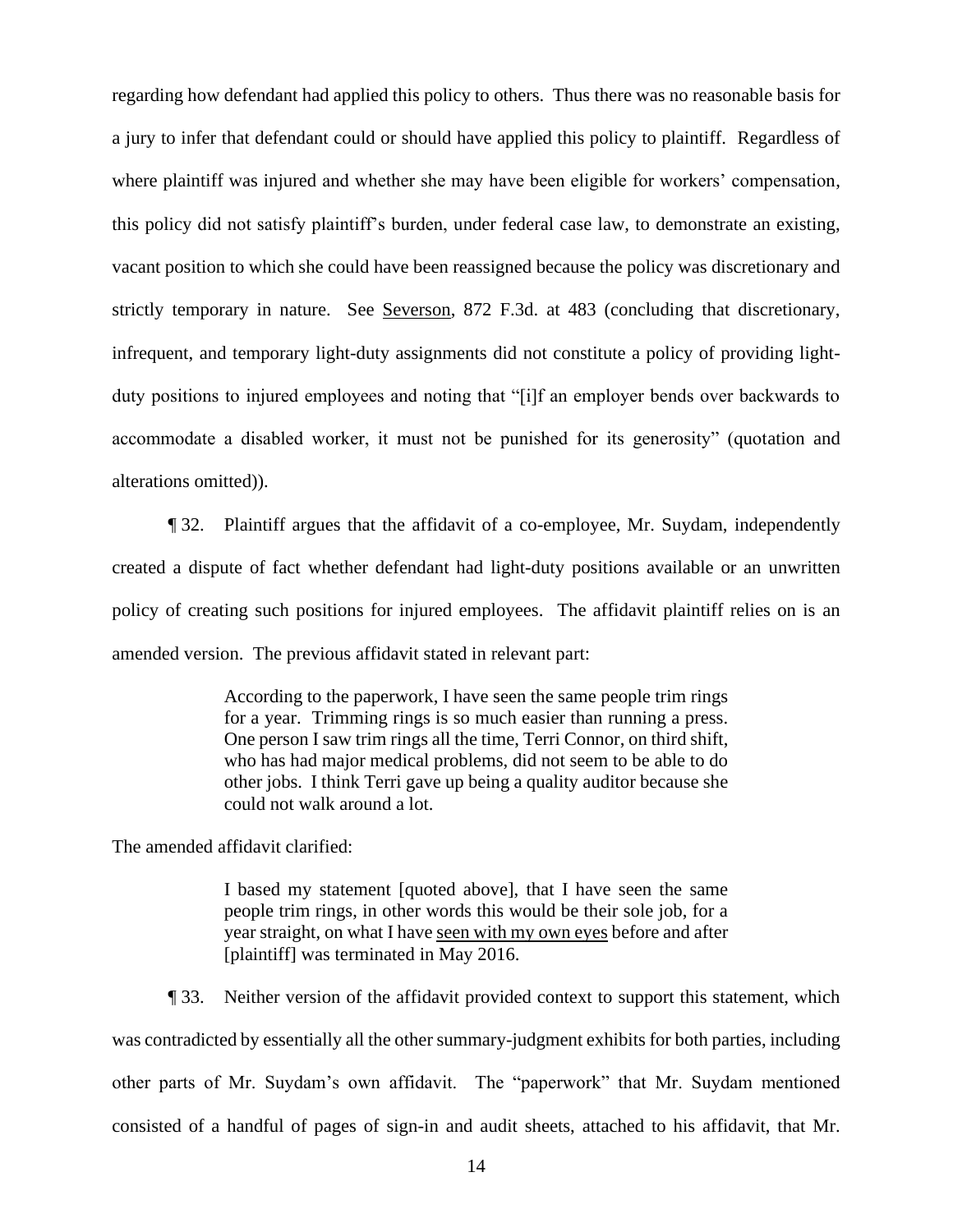Suydam claimed he found on a table near the "ring trimming station." Mr. Suydam explained that these pages list employee initials next to numbers of rings trimmed, but there were not more than a few consecutive dates shown for any particular initials. Accordingly, for the statement that employees solely trimmed rings for over a year to have created a triable issue of fact, it would have needed to be sufficiently clear and detailed such that a reasonable jury could have inferred from this sentence alone that defendant had a policy of creating permanent or long-term positions dedicated solely to trimming rings.

¶ 34. The affidavit was simply too vague. Mr. Suydam did not explain how many employees he witnessed trimming rings as their sole job. The use of the plural "people" suggested more than one, but the actual number was conjectural. Moreover, there was no basis to infer why these people were solely trimming rings, i.e., whether they were injured and being accommodated, they were working in pre-existing positions dedicated to trimming rings, or some other explanation. The prior version of the affidavit mentioned one person who trimmed rings "all the time" and had "major medical problems," but Mr. Suydam made no connection between this person's medical issues and any alleged policy of creating light-duty jobs for disabled employees.

¶ 35. Even if one could infer that defendant was accommodating these employees' disabilities, Mr. Suydam's statement provided no basis for determining whether the circumstances of accommodation were similar to plaintiff's circumstances such that plaintiff would naturally be covered by this pattern of accommodation—for example, whether these employees had definite recovery timelines or were permanently disabled. Because plaintiff provided no timeline for her recovery to defendant when she returned in May 2016, even under the generous framework of Severson she had to demonstrate that defendant had a policy of creating indefinite light-duty jobs for injured employees with uncertain recovery timelines or permanent disabilities. See Severson, 872 F.3d. at 479, 483 (holding that no applicable policy of creating light-duty jobs existed where plaintiff's recovery timeline was two months and evidence showed light-duty assignments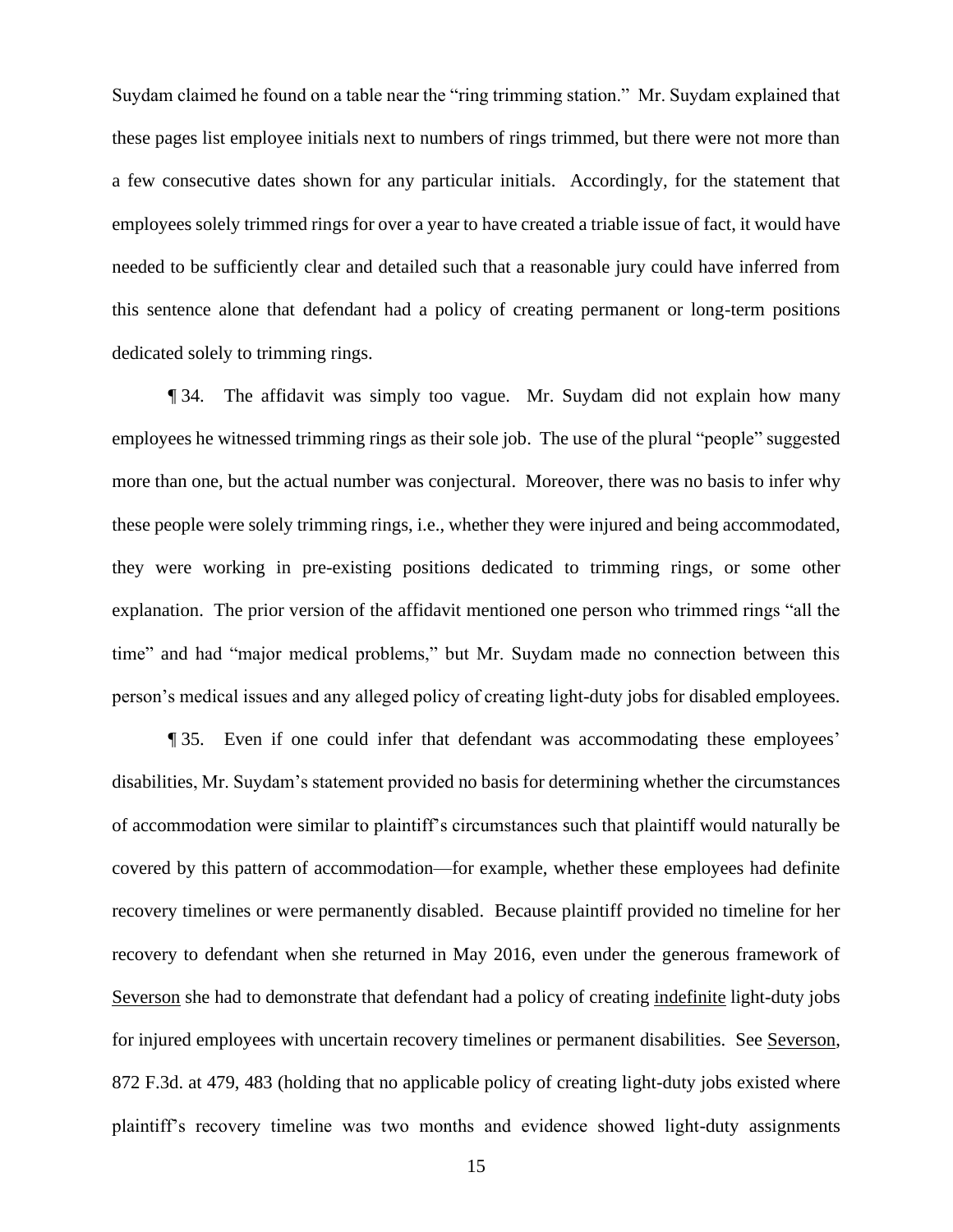"generally lasted no longer than two days"); see also Dalton v. Subaru–Isuzu Auto., Inc., 141 F.3d 667, 680 (7th Cir. 1998) (holding automobile manufacturer not required to accommodate permanently disabled employees via assignment to program that consisted of light-duty positions set aside for temporarily disabled employees); accord Howell v. Michelin Tire Corp., 860 F. Supp. 1488, 1492 (M.D. Ala. 1994); King v. Town of Walkill, 302 F. Supp. 2d 279, 291 (S.D.N.Y. 2004); cf. Price v. City of New York, 264 F. App'x 66, 68-69 (2d Cir. 2008) (reversing summary judgment for police department where official policy required all full-time officers to be able to perform patrol duties but permanently disabled plaintiff identified six other permanently disabled officers whom police department allowed to remain employed, creating inference that patrolling was not essential function of position). Mr. Suydam's affidavit provided no support for such an inference. While plaintiff suggests that evidence of people solely trimming rings for over one year dovetails with her own recovery timeline of just over a year, this similarity is meaningful only in hindsight. The relevant time was May 2016, when plaintiff requested a light-duty position—not May 2017, a year after the alleged violation occurred and when she happened to fully recover. In May 2016, defendant had no way of knowing how long plaintiff would be disabled, and thus would have had to create a light-duty job of indefinite duration. There is no evidence that defendant ever created such a position, let alone that it had a policy of doing so. Thus, assuming for the sake of argument that reassignment pursuant to a policy of creating light-duty positions was a recognized accommodation under the FEPA, plaintiff failed to establish evidence of any such policy that may have applied to her.

¶ 36. Plaintiff additionally argues that the trial court misapplied the "sham affidavit" rule when it decided that Mr. Suydam's affidavit could not preclude summary judgment because it conflicted with plaintiff's previous deposition testimony. This contention is moot given our conclusion that Mr. Suydam's affidavit was insufficient at face value. We note, however, that the document was impotent for a different reason, which provides an alternative ground for affirming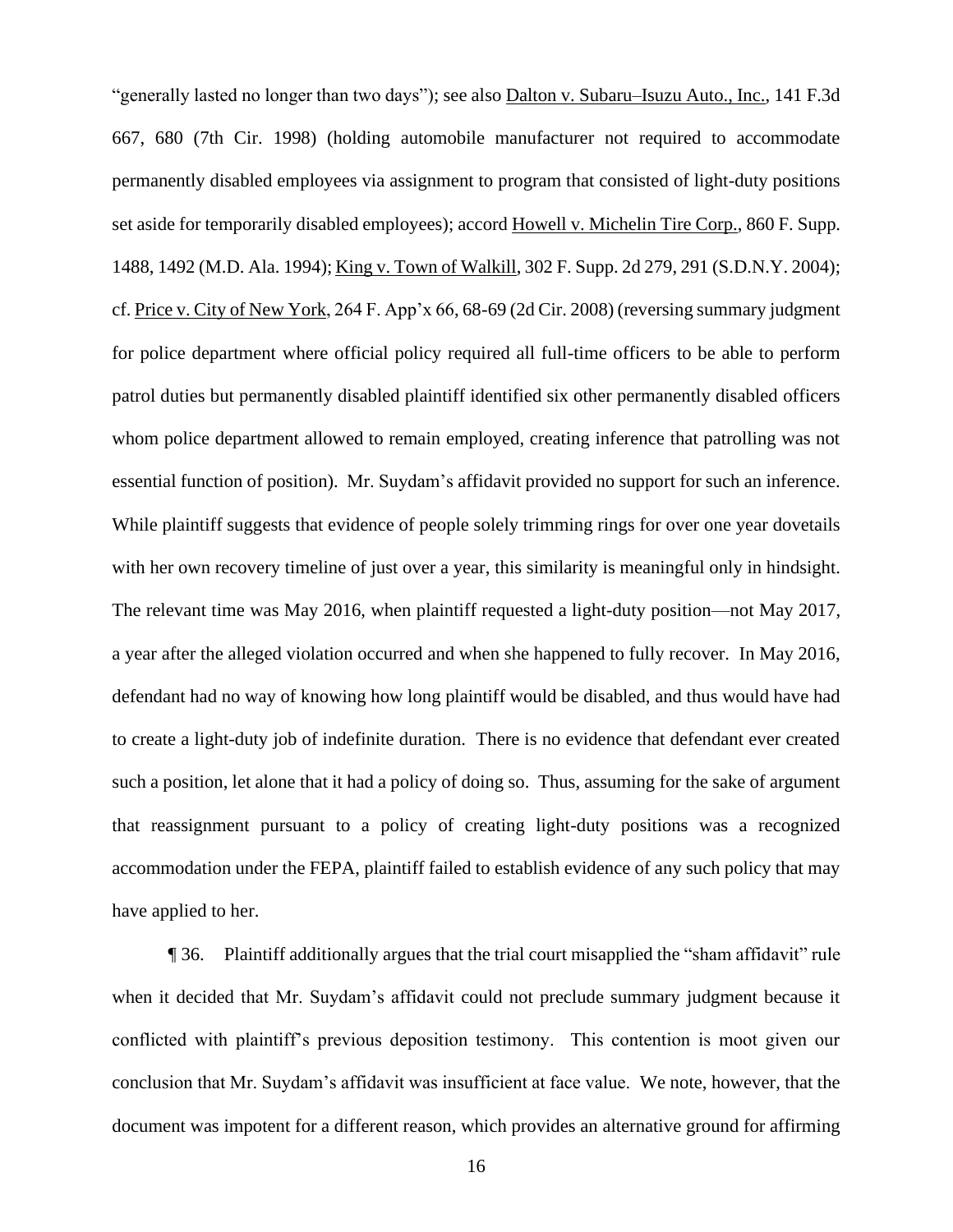the lack of any genuine dispute of material fact on this issue. See, e.g., Ross v. Times Mirror, Inc., 164 Vt. 13, 19, 665 A.2d 580, 583 (1995) (affirming summary judgment on different grounds than trial court). The affidavit does not clearly demonstrate that the ring-trimming statement was based on Mr. Suydam's personal knowledge. See V.R.C.P. 56(c) ("An affidavit used to support or oppose a motion must be made on personal knowledge . . . ."). The latest affidavit clarified that Mr. Suydam knew employees solely trimmed rings for a year straight because he saw this "with [his] own eyes," whereas his previous affidavit based this statement on "the paperwork." Even taking these two versions of the affidavit together, Mr. Suydam did not explain how he could have known that other employees solely trimmed rings for a year straight. He asserted that he witnessed employees trimming rings when he trimmed them himself or inspected them. He cited to sign-in sheets attached to his affidavit where he initialed next to dates when he trimmed or inspected rings, but these comprised a mere handful of days. Mr. Suydam further stated that he walked by the ringtrimming table at least once per day. These scant opportunities for observation leave enormous gaps of time in his purported knowledge. Nowhere does Mr. Suydam explain how he could have personally witnessed employees trimming rings for entire consecutive shifts spanning one year for instance, that he could see the ring-trimming table from his own station at all times. Mr. Suydam's conclusory statement, though sworn, was not apparently supported by personal knowledge, and thus could not have created a triable issue of fact. See Vt. Dep't of Soc. Welfare v. Berlin Dev. Assocs., 138 Vt. 60, 62, 411 A.2d 1353, 1355 (1980) (per curiam) (holding affidavit insufficient to support motion for summary judgment because affidavit "read as a whole, does not reveal that the statements it contains were made on personal knowledge").

¶ 37. Finally, plaintiff contends that the trial court erred in concluding that light duty was not a reasonable accommodation because it did not fulfill the essential functions of her previous job as a finisher. She cites to federal cases establishing that for purposes of considering a request for reassignment, courts should analyze the essential functions of the job plaintiff sought, rather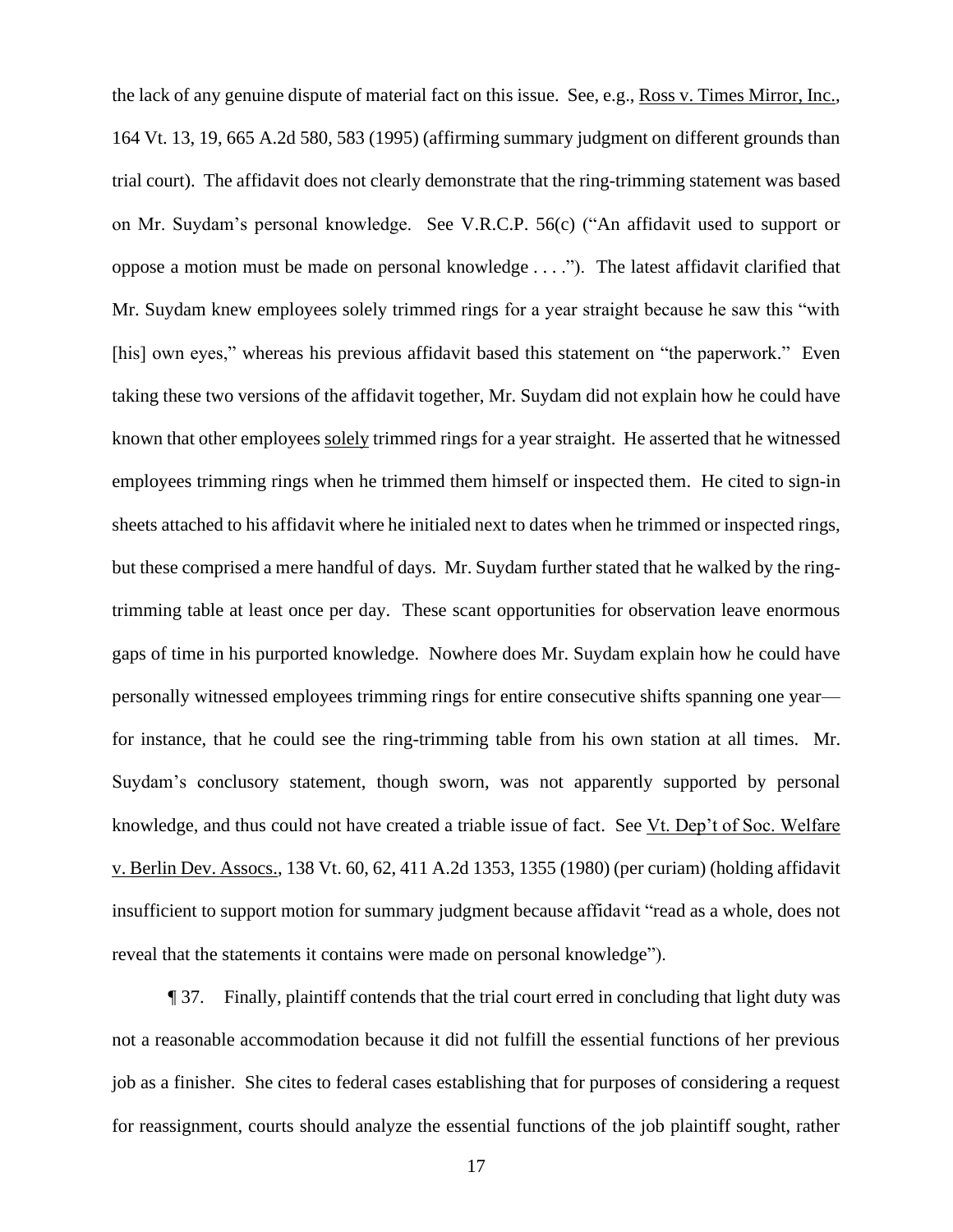than plaintiff's current or last position. The trial court did ultimately consider plaintiff's qualification for a hypothetical light-duty position following plaintiff's motion for reconsideration, so this claim of error is misplaced. In any event, we need not decide how this distinction between the current job and the job sought bears on the FEPA because, as explained above, plaintiff failed to create a triable issue of fact as to the existence of a light-duty position or a policy of creating such positions. Because plaintiff could not perform the essential functions of her current job as a finisher and the new job she sought did not exist, she failed to establish that she was a "[q]ualified individual with a disability." See 21 V.S.A. § 495d(6) (defining "[q]ualified individual with a disability" as person "with a disability who is capable of performing the essential functions of the job . . . with reasonable accommodation to the disability"). Accordingly, defendant was entitled to summary judgment on plaintiff's FEPA discrimination claim for May 2016.

### II. Retaliation

¶ 38. Plaintiff challenges the trial court's dismissal of two allegations of retaliation. She alleged that defendant retaliated against her for taking four hours of PFLA leave on May 6, 2016 and filing a workers' compensation claim on May 12, 2016, by terminating her employment on May 20, 2016.

¶ 39. Under Vermont law, "[n]o person shall discharge or discriminate against an employee from employment because the employee asserted or attempted to assert a [workers' compensation] claim." 21 V.S.A. § 710(b). Where, as here, there is no direct evidence of unlawful retaliation, we apply the three-part burden-shifting framework established by the United States Supreme Court in McDonnell Douglas Corp. v. Green, 411 U.S. 792 (1973). Gauthier, 2015 VT 108, ¶ 15. To withstand summary judgment, plaintiff must first establish a prima facie case of retaliatory discrimination by showing "that (1) [s]he was engaged in a protected activity, (2) [her]employer was aware of that activity, (3) [s]he suffered an adverse employment decision, and (4) there was a causal connection between the protected activity and the adverse employment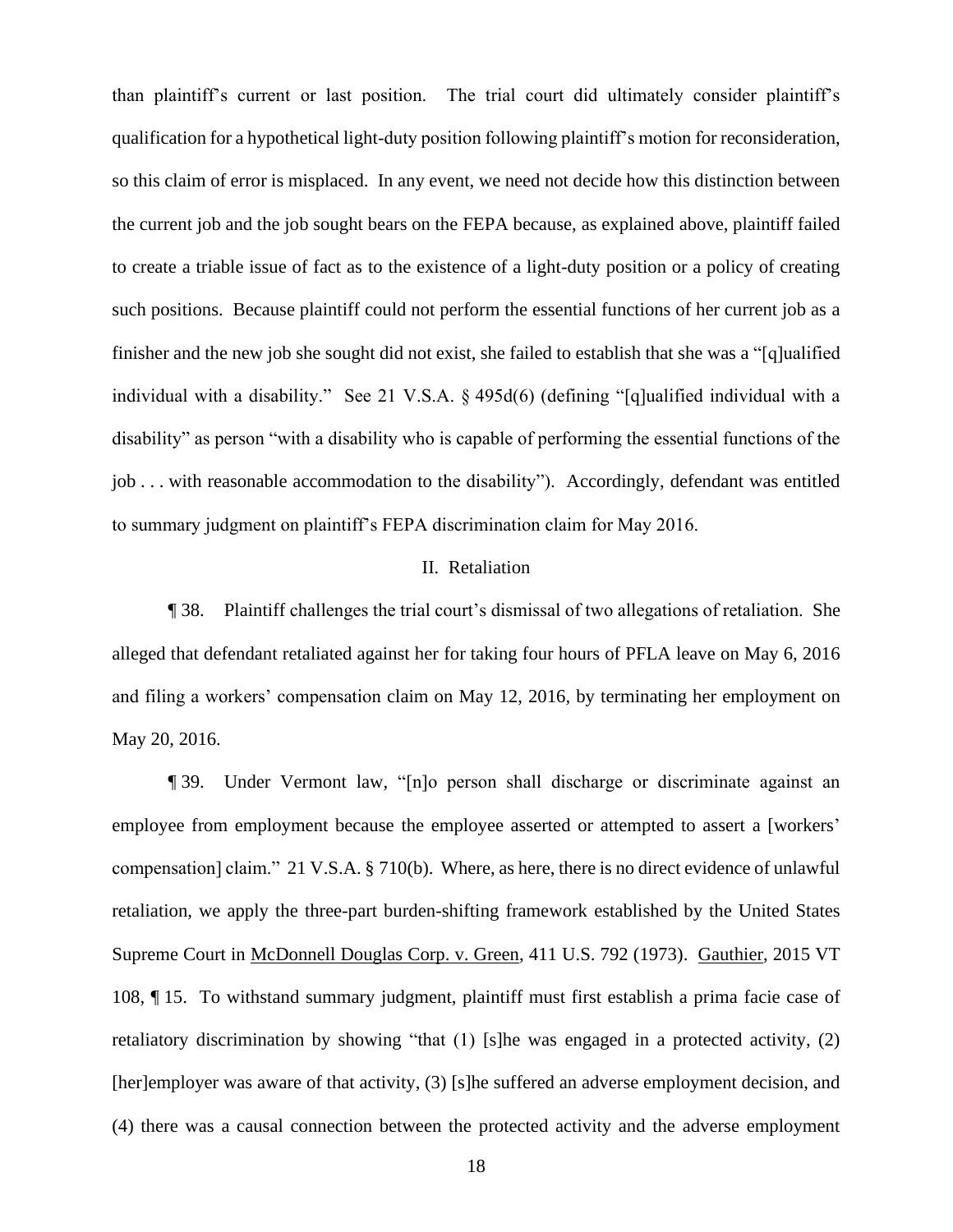decision." Id. ¶ 16 (quotation and alterations omitted). If plaintiff does so, the burden shifts to defendant to provide a "legitimate, nondiscriminatory reason for the challenged conduct." Id. ¶ 15. If defendant articulates such a reason, then defendant must show that the proffered reason was "a mere pretext for discrimination." Id. (quotation omitted).

¶ 40. Plaintiff's PFLA retaliation claim is based on a different statute. See 21 V.S.A. § 473 ("An employer shall not discharge or in any other manner retaliate against an employee who exercises or attempts to exercise his or her rights under [the PFLA]."). Both parties appear to assume, however, that claims under this statute are analyzed under the same framework as workers' compensation retaliation claims. The trial court also applied this framework. Although we have not had occasion to determine what legal framework applies to retaliation claims based on circumstantial evidence under 21 V.S.A. § 473, because the parties do not contest the trial court's use of the McDonnell Douglas test, we will assume without deciding that it applies here. See Potenza v. City of New York, 365 F.3d 165, 168 (2d Cir. 2004) (per curiam) (applying McDonnell Douglas framework and holding that in order to make prima facie case in similar FMLA retaliation claim, plaintiff must establish that "(1) he exercised rights protected under the FMLA; (2) he was qualified for his position; (3) he suffered an adverse employment action; and (4) the adverse employment action occurred under circumstances giving rise to an inference of retaliatory intent.").

The trial court concluded that plaintiff made out prima facie cases of PFLA retaliation and workers' compensation retaliation, but that defendant established a legitimate, nondiscriminatory reason for termination, and plaintiff did not raise a triable issue of fact as to pretext. On appeal, plaintiff makes six arguments regarding pretext, but they boil down to two: inconsistent application of defendant's workers' compensation policy and suspicious application of its leave-of-absence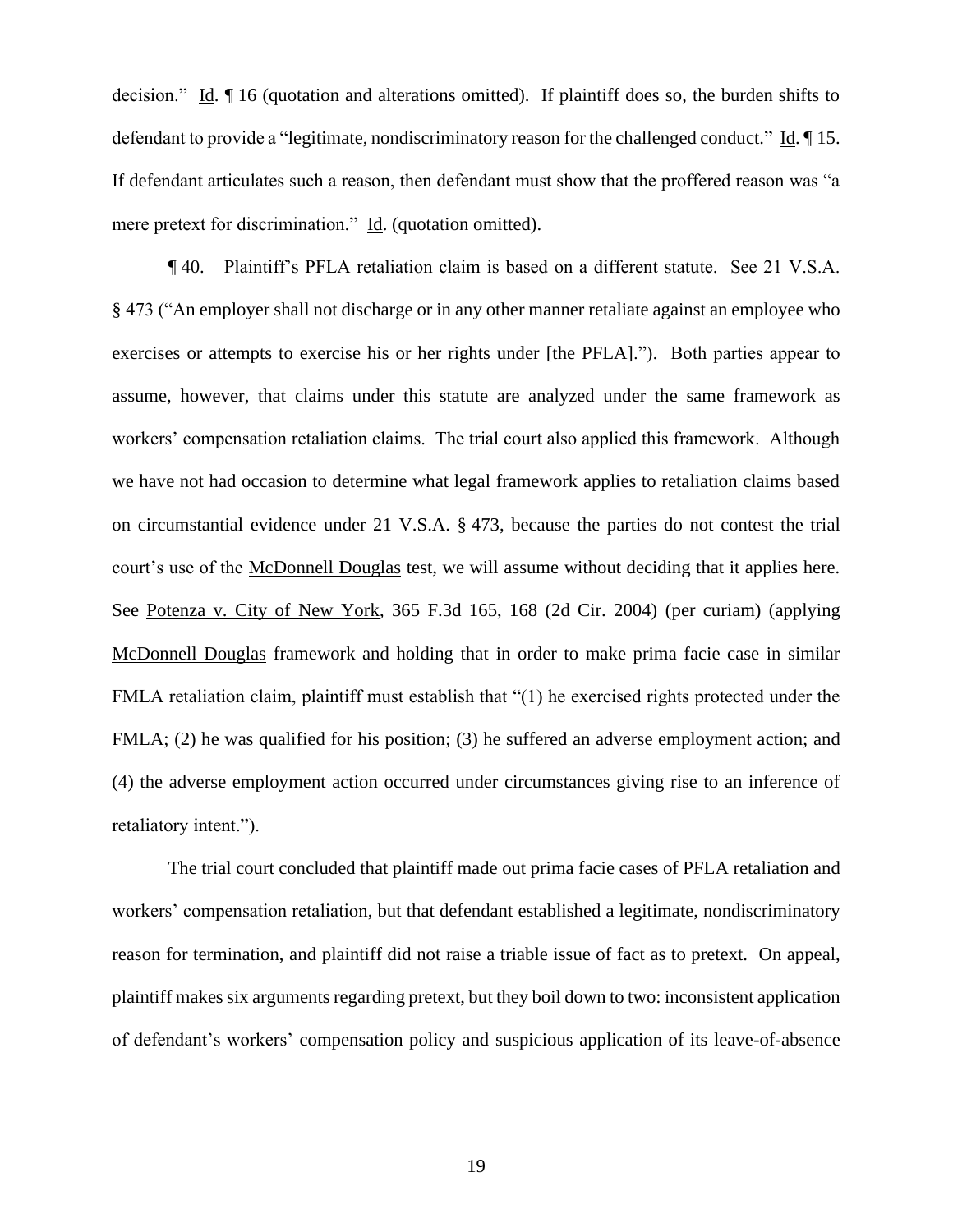policy. In framing these arguments plaintiff does not distinguish between her two allegations of retaliation, so we consider possible pretext as to either allegation.<sup>3</sup>

# A. Application of Workers' Compensation Policy

¶ 41. Plaintiff contends that if a jury believed she got injured at work as opposed to outside of work, then the "defense that she was not qualified for light duty under [defendant's] worker's compensation policy falls apart." She asserts there was a dispute of fact as to where she sustained her injury because two of her supervisors told the workers' compensation carrier that she was injured outside of work. She also claims that her supervisors had no basis for this belief, which further evidenced pretext.

¶ 42. Plaintiff's argument misrepresents the facts. Assuming that by "defense" plaintiff means defendant's proffered legitimate reason for terminating her employment, she points to no evidence that defendant ever stated that it fired her because her nonoccupational injury disqualified her from protection under its workers' compensation policy. As the trial court concluded, defendant met its burden of showing a legitimate, nondiscriminatory reason for terminating plaintiff when it stated in its statement of undisputed material facts attached to its summary judgment motion:

> As of May 11, 2016, plaintiff had exhausted all of her FMLA/VPFLA leave and she is unable to perform the essential function of her job according to her own physician's medical restrictions which provided no end date . . . . Mack Molding could not continue to employ[] plaintiff in a position she was not physically capable of performing.

The May 20, 2016 termination letter stated that "due to production schedules," it was "necessary to assign another employee to [plaintiff's] position." Plaintiff cannot put words in defendant's mouth only to claim that they sound suspicious.

<sup>&</sup>lt;sup>3</sup> Plaintiff states that the same pretext arguments also apply to her allegations of FEPA discrimination. Given our conclusion that plaintiff failed to establish a prima facie case under FEPA, we need not consider possible pretext as to that claim.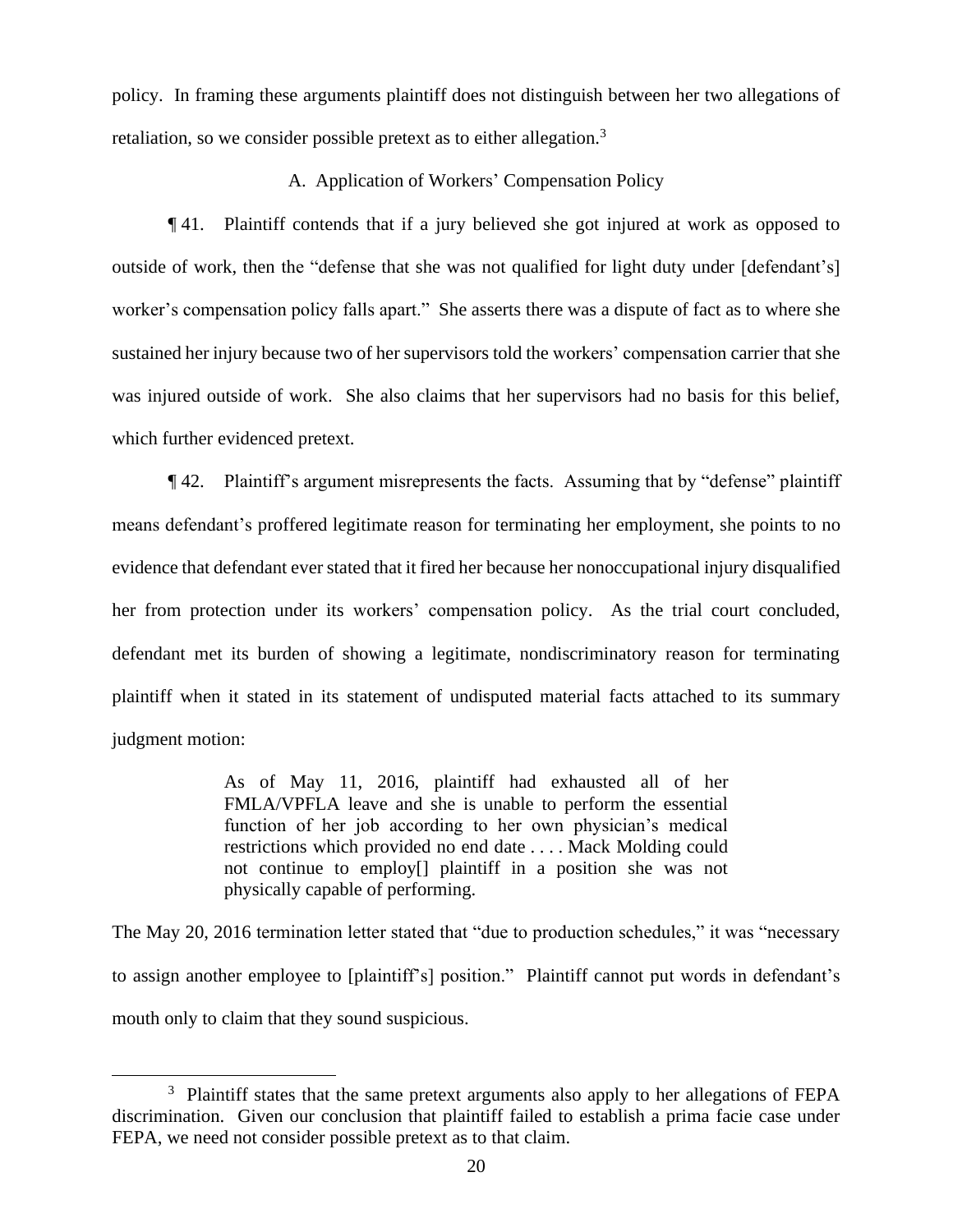¶ 43. Even if plaintiff's argument were based on an accurate portrayal of facts, it would fail. The trial court construed plaintiff's contention to be that defendant's denial of her request for light duty deviated from defendant's ordinary policy or practice, and that this deviation evidences pretext. See Mellin v. Flood Brook Union Sch. Dist., 173 Vt. 202, 212, 790 A.2d 408, 418 (2001) (noting that employer's response to employment situation that differs from response under employer's ordinary policy may be evidence of pretext in retaliation cases). On appeal plaintiff does not seek to correct this interpretation, so we consider her argument as framed by the trial court. The court rejected her contention, finding that defendant's policy of assigning light duty to occupationally injured employees was discretionary, subject to availability of work, and applied only to employees who were currently receiving workers' compensation benefits. Because it was undisputed that plaintiff was not receiving workers' compensation benefits, the court reasoned, rejecting plaintiff's request did not demonstrate a deviation from this policy, let alone a deviation evidencing pretext. We agree and note further that plaintiff failed to present any evidence of how defendant applied this policy to other similarly situated employees. There was no basis for a jury to infer that defendant even occasionally applied the light-duty-assignment provision of its workers' compensation policy to employees who, like plaintiff, had not applied for or received workers' compensation benefits. No reasonable jury could find that defendant's refusal to assign plaintiff to light duty on May 6, 2016 was evidence of defendant retaliating against her for taking four hours of medical leave later on May 6, 2016 or applying for workers' compensation on May 12, 2016.

¶ 44. Plaintiff relatedly contends that her supervisors told the workers' compensation carrier, without evidence or investigation, that she was injured outside of work, suggesting defendant's stated reasons for terminating her were pretextual. This assertion again distorts the record. Given the undisputed facts that plaintiff originally injured her knee outside of work in 2015, and then returned to work and left again multiple times over the next year due to knee pain,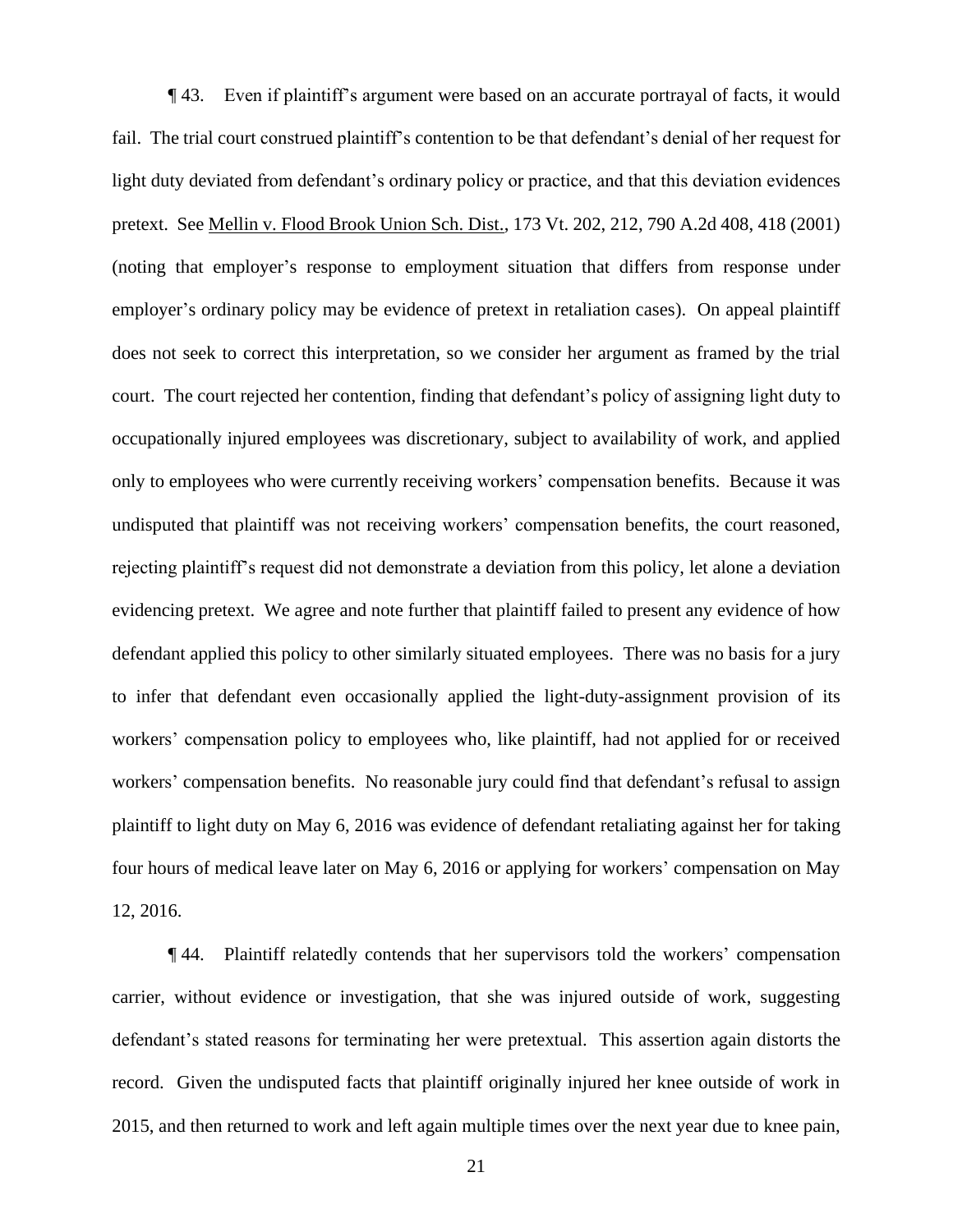there was at least some basis for plaintiff's supervisors to believe that her absences related to this initial nonoccupational injury. But we need not consider the argument further. Although plaintiff claims the trial court never addressed this contention, she does not indicate whether and how it was preserved, and we will not address it for the first time on appeal. See V.R.A.P. 28(a)(4)(A) (establishing appellant's duty to explain how arguments were preserved); In re White, 172 Vt. 335, 343, 779 A.2d 1264, 1270 (2001) ("We have repeatedly stressed that we will not address arguments not properly preserved for appeal.").

¶ 45. Plaintiff additionally argues that defendant assigned her to light duty between October and November 2015 but refused to assign her to light duty in May 2016, suggesting that the workers' compensation policy is applied "when convenient." She once again relies on an unsupported factual premise. When plaintiff returned to work in October 2015, she had no medical restrictions other than a time limit of four hours per day. At that time defendant placed her in an existing, established position: finisher. The fact that the finisher position may have been less physically intensive than plaintiff's previous role as molder does not mean that defendant was applying its workers' compensation policy to accommodate her. Under its workers' compensation policy, defendant could assign temporarily injured employees to "[t]ransitional duty assignments" for up to twelve weeks, in its discretion and subject to availability of such work. The policy stated that these assignments were "not permanently assigned positions." There was no clear suggestion by either party below that defendant was applying its workers' compensation policy to plaintiff when it switched her from molder to finisher in October 2015. To the contrary, the evidence demonstrated that the finisher position was permanent, as plaintiff ramped up to full-time hours in November 2015 and remained working as a finisher until her injury in May 2016—far beyond the twelve-week maximum of temporary assignments under the workers' compensation policy. Placing plaintiff in a less physically intensive, but permanent and pre-existing, position was not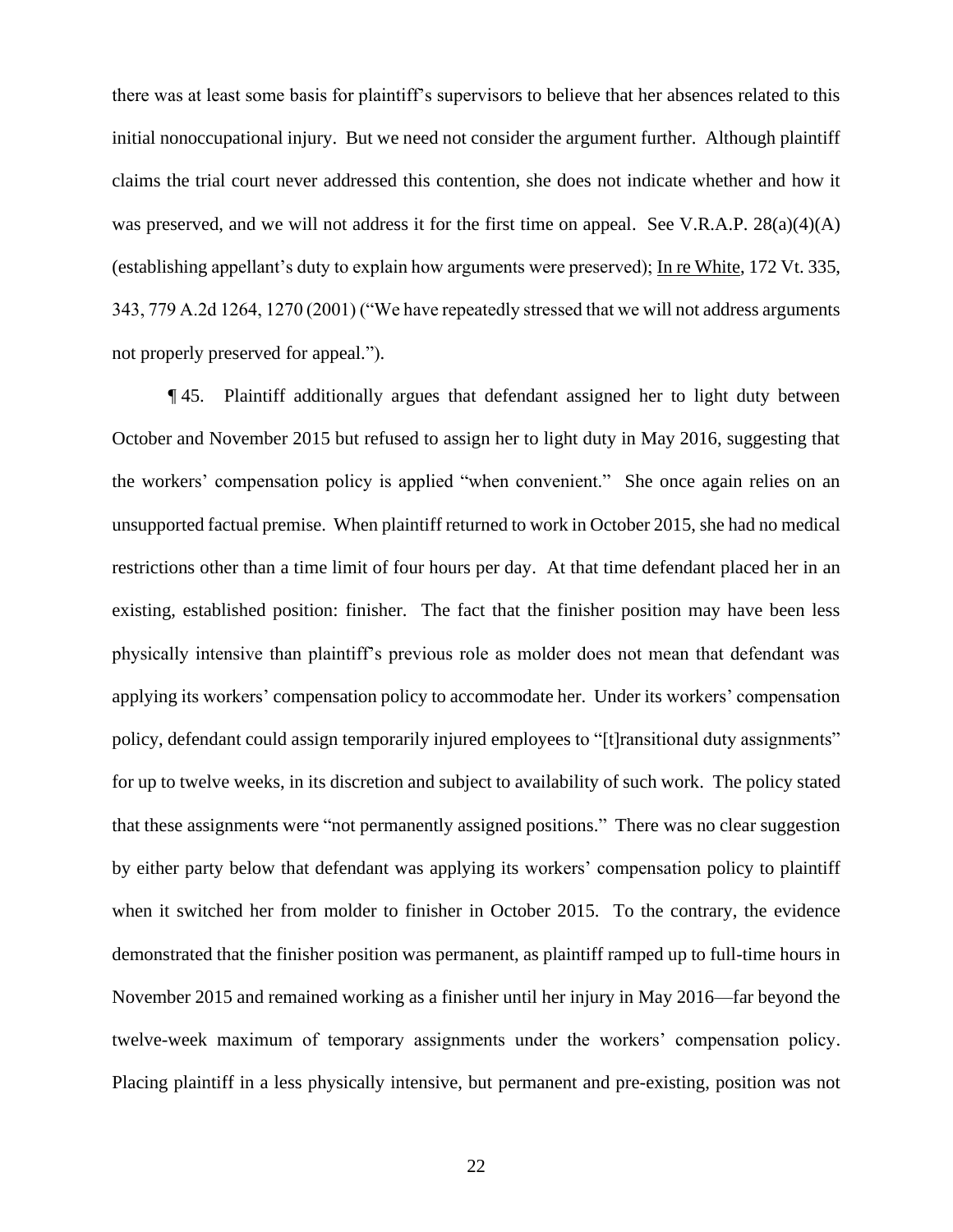evidence of defendant selectively applying its policy regarding transitional light-duty assignments.<sup>4</sup>

¶ 46. Finally, plaintiff asserts a jury could find pretext in the fact that defendant's termination letter was dated May 20, 2016, and the letter stated that defendant's job was not protected because she was not currently on workers' compensation benefits, yet defendant did not mail this letter until May 24, 2016, the same day the workers' compensation carrier denied her claim. Plaintiff argues, quoting Loudermilk v. Best Pallet Co., 636 F.3d 312 (7th Cir. 2011), that "[t]he closer two events are, the more likely that the first caused the second." Id. at 314-15. But plaintiff does not develop this argument at all, and never asserts what event she thinks caused what other event. It was undisputed that plaintiff was not receiving workers' compensation benefits at any time during May 2016, so the termination letter was accurate whether it was actually written before or after the carrier denied her claim. To the extent plaintiff suggests any improper collusion between defendant and its carrier, she cites nothing in the record to support this notion, nor any legal authority to explain how it might evidence pretext. We see no reasonable connection between the date that defendant mailed this termination letter and plaintiff's allegations that defendant was motivated to terminate her either because she took medical leave or applied for workers' compensation.

### B. Application of Leave-of-Absence Policy

¶ 47. Plaintiff asserts that defendant's decision to fire her as a 19.5-year employee, who would have accrued 11.9 weeks of medical leave just days later, was evidence of pretext. Given these circumstances, she suggests that it was suspiciously harsh for defendant not to have placed her on a leave of absence until her medical leave reloaded because defendant's discretionary leave-

<sup>&</sup>lt;sup>4</sup> In connection with this argument plaintiff also alleges that defendant violated its "policy of immediately completing incident reports about any work injuries." But she fails to cite any evidence of such a policy. And her own arguments imply that she understood it was her duty to complete an incident report, not defendant's duty to fill out a report on her behalf.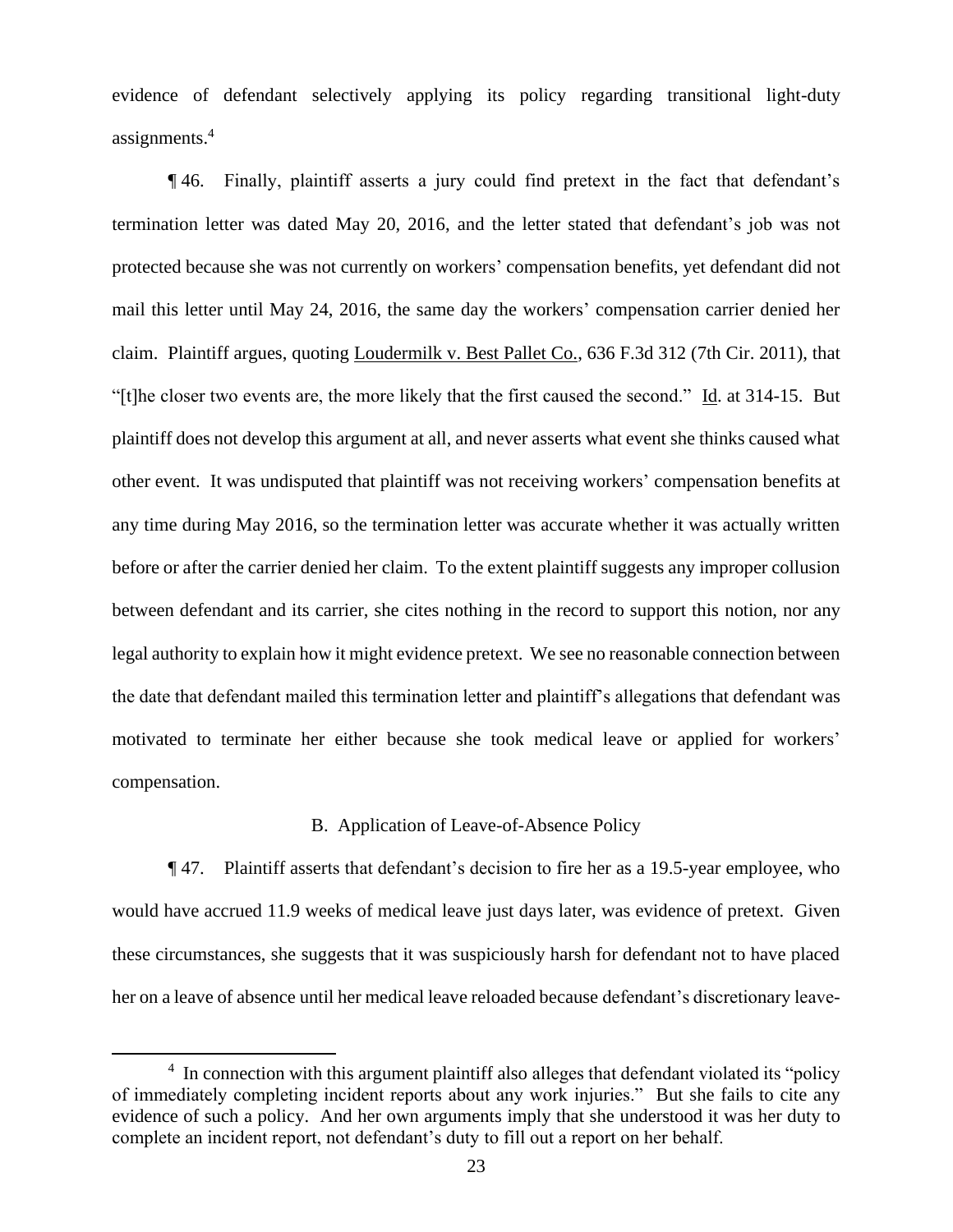of-absence program "allowed employees to request up to 60 days and seek an extension." The trial court rejected this argument because plaintiff failed to show that defendant had any obligation to keep her on a non-PFLA leave for any period of time. Plaintiff contends that "the fact that an employee benefit is discretionary does not mean that how it is applied cannot be evidence of pretext."<sup>5</sup>

¶ 48. We are unpersuaded by these arguments. As a threshold matter, there is no indication that plaintiff ever requested to be on a leave of absence or extend any leave of absence that defendant afforded her. Thus, under her own characterization of the policy—that employees could "request up to 60 days and seek an extension"—she failed to invoke the policy at all. Moreover, as with the workers' compensation policy, plaintiff points to no evidence of how defendant applied this discretionary leave-of-absence program to others. Nor does she identify any standards in the policy for exercising discretion in considering requests for a leave of absence. A factfinder would need to speculate that defendant typically afforded employees similarly situated to plaintiff with sufficient unpaid leave to bridge a gap between injury and accrual of medical leave. Without any evidence of how defendant actually applied its discretionary leaveof-absence program, there is no basis for a factfinder to infer discriminatory intent from the mere existence of such a policy.

¶ 49. Even apart from these infirmities, the broader context of the parties' actions and the succession of events undercuts any inference of improper motive. Plaintiff left work on May 5, 2016 due to knee pain and returned the next day with a doctor's note containing medical

<sup>&</sup>lt;sup>5</sup> Although plaintiff alludes to some impropriety in the fact that defendant terminated her shortly before she would have been eligible for 11.9 additional weeks of PFLA leave, she never develops this into a standalone claim or argument. Indeed, she cites no legal authority for the proposition that a retaliation claim may be based on a conditional future accrual of benefits and anticipated exercise of those benefits. Or that proximity between termination and anticipated exercise of yet unaccrued benefits may be evidence of pretext supporting a retaliation claim based on a prior protected action. We therefore need not consider whether such arguments may be viable under Vermont law.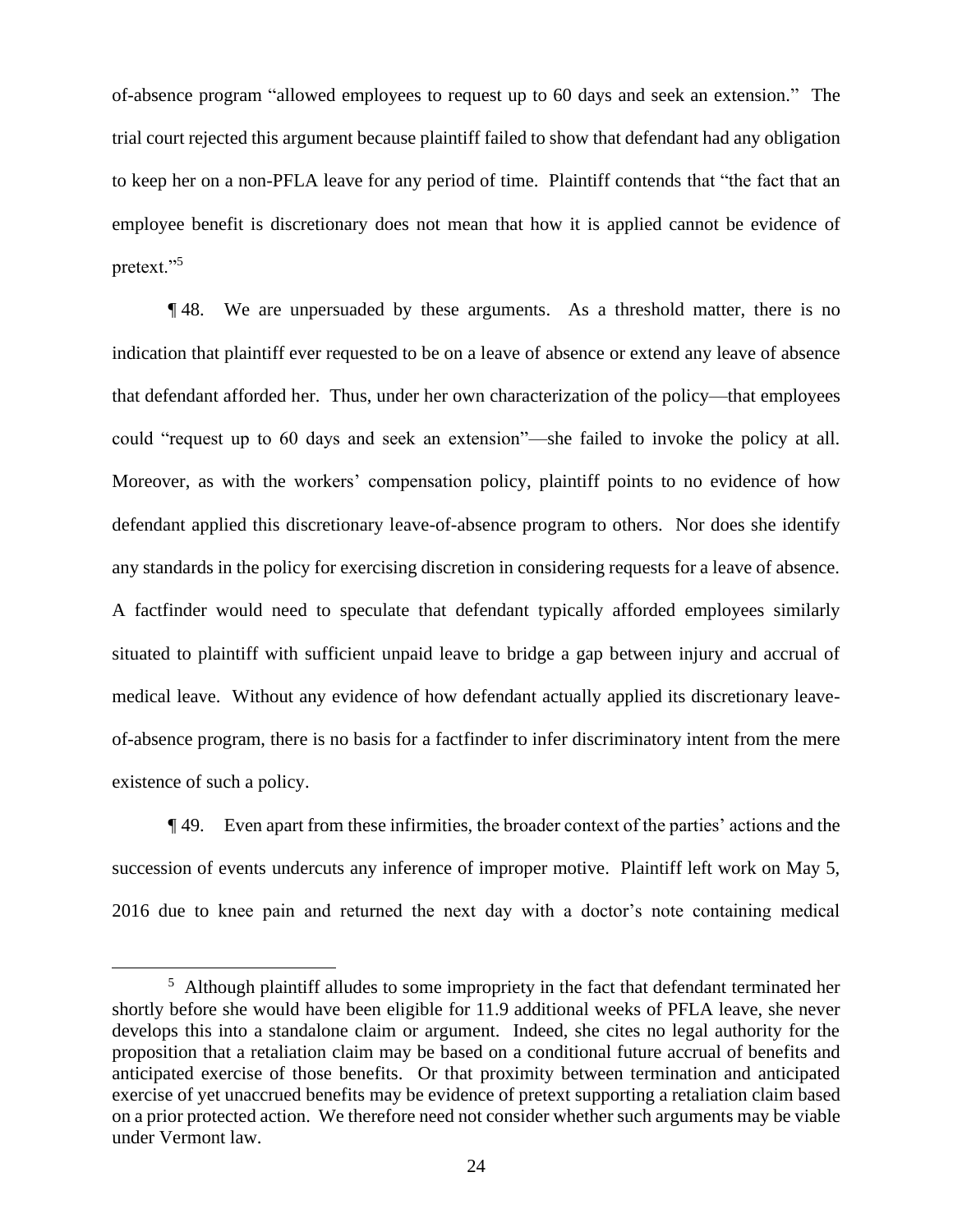restrictions that undisputedly precluded her from performing the essential functions of a molder or finisher. She asked her supervisor to be assigned solely to trim rings. Her supervisor declined and stated that "[w]e don't have anything for you." Plaintiff then punched out and went home. Although plaintiff did not specifically request to take medical leave on May 6, 2016, she also never sought to apply any other type of leave. Defendant allotted the only PFLA leave time that plaintiff currently had—four hours' worth—to May 6, 2016. On May 11, 2016, when plaintiff still had not returned to work, defendant sent her a letter indicating that she had exhausted her medical leave. The letter also noted that she had yet to apply for short-term disability or workers' compensation benefits, despite being invited to do so on May 9, 2016. The letter stated that defendant would consider her absence a voluntary resignation if she did not respond by May 16, 2016. On May 12, 2016 plaintiff completed an incident report to apply for workers' compensation, asserting she was injured at work in August 2015 when she first returned from her medical leave and was operating the Press 30 machine. More than a week later, defendant sent plaintiff a final letter stating that her application for workers' compensation would be reviewed by its insurance company, but that "[d]ue to production schedules it has become necessary to assign another employee to your position at Mack Molding Company and therefore, your employment has been terminated effective Friday, May 20, 2016."

¶ 50. This sequence demonstrates that plaintiff did not proactively seek benefits; instead, defendant took initiative to remind her of her rights. Defendant applied her remaining medical leave to the first day following her injury, when she did not work and did not specify any other basis for taking time off. Likewise, defendant invited plaintiff multiple times to apply for workers' compensation benefits before she finally did so. Although defendant had previously accommodated plaintiff for her knee injury, given plaintiff's new medical restrictions in May 2016 there was no way to keep her working in an existing position within the molding or finishing departments. Defendant was faced with the decision whether to retain an employee who was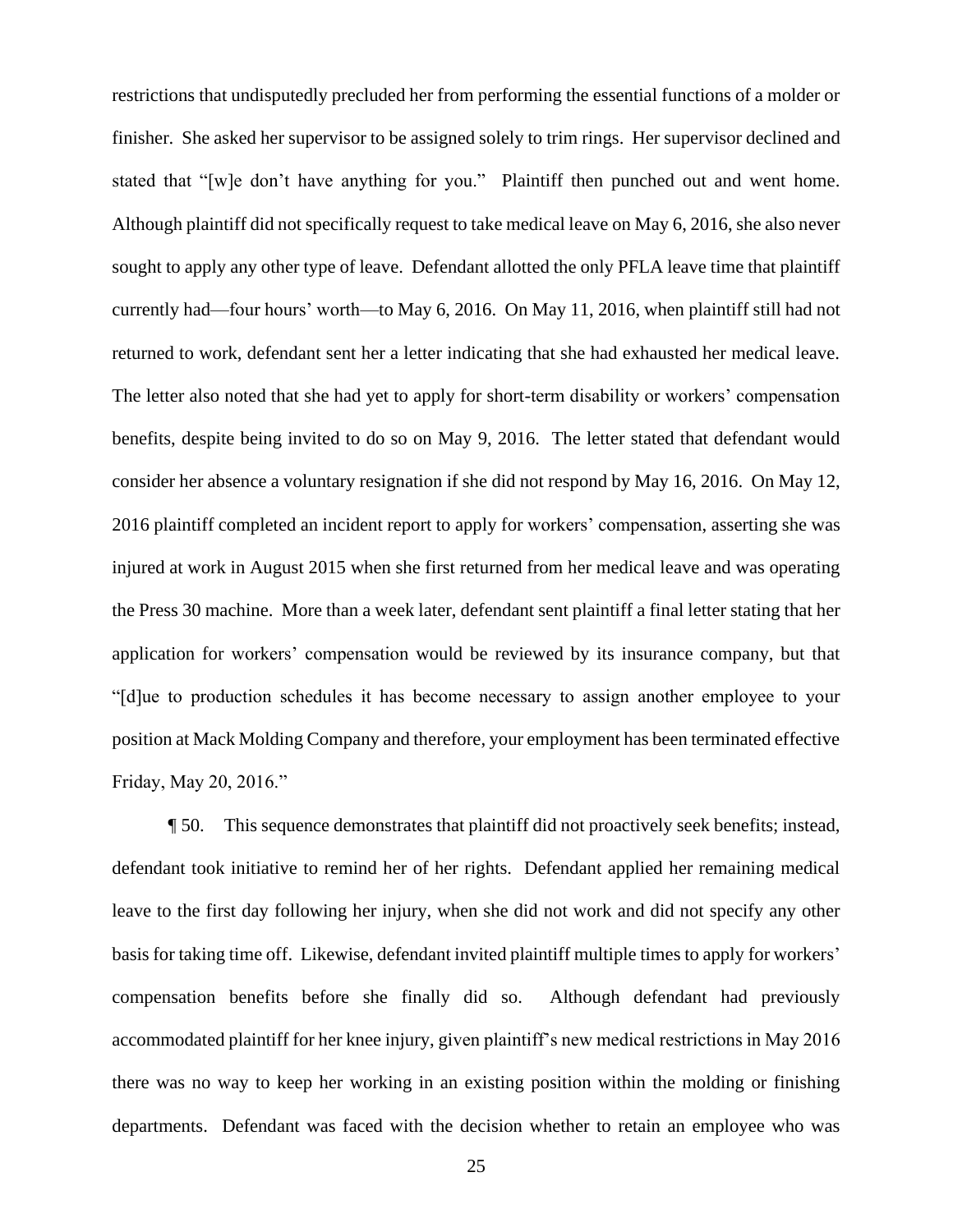injured indefinitely and could not perform the essential functions of her job. Under these circumstances, mere temporal proximity between the date to which defendant allocated plaintiff's remaining PFLA leave and the date of termination does not suggest pretext. Similarly, the fact that plaintiff finally applied for workers' compensation benefits on May 12 after defendant twice solicited her to do so, does not on its own suggest that plaintiff's termination eight days later was in retaliation for this application.

¶ 51. Plaintiff cites four cases to support the argument that defendant's application of its leave-of-absence policy was suspiciously harsh. All are unavailing. She relies on a single quote taken out of context from a Southern District of New York decision: "A reasonable jury could also conclude that termination of a 25-year career was unreasonably and inexplicably harsh." Miles v. N. Gen. Hosp., 998 F. Supp. 377, 386 (S.D.N.Y. 1998). The word "also" is telling. Miles found a triable issue of fact as to age discrimination based on a myriad of contributing circumstances not present here:

> discriminatory remarks; the affidavits of the three former employees; [a supervisor's] purported harsh treatment of plaintiff; [a supervisor's] effort to pad plaintiff's file with negative references to her performance; and the Hospital's seemingly severe decision to fire, rather than demote or discipline in some other less severe fashion, a 55–year old employee with 25 years of service who was receiving satisfactory or better ratings in most categories on her evaluations, when other [employees] who were also remiss in submitting reports on time were not fired.

Id. at 388. The termination appeared particularly harsh because, unlike plaintiff here, the twentyfive-year employee was still capable of performing her job and was fired merely for submitting some late reports. Id. at 386-88. Plaintiff here presented no comparators or circumstantial evidence to support that her termination was "unreasonably and inexplicably harsh," let alone other corroborating evidence of improper motive as existed in Miles. Id. at 386.

¶ 52. Davis v. New York City Department of Education, 804 F.3d 231 (2d Cir. 2015), involved a different legal question altogether—whether the denial of a discretionary benefit could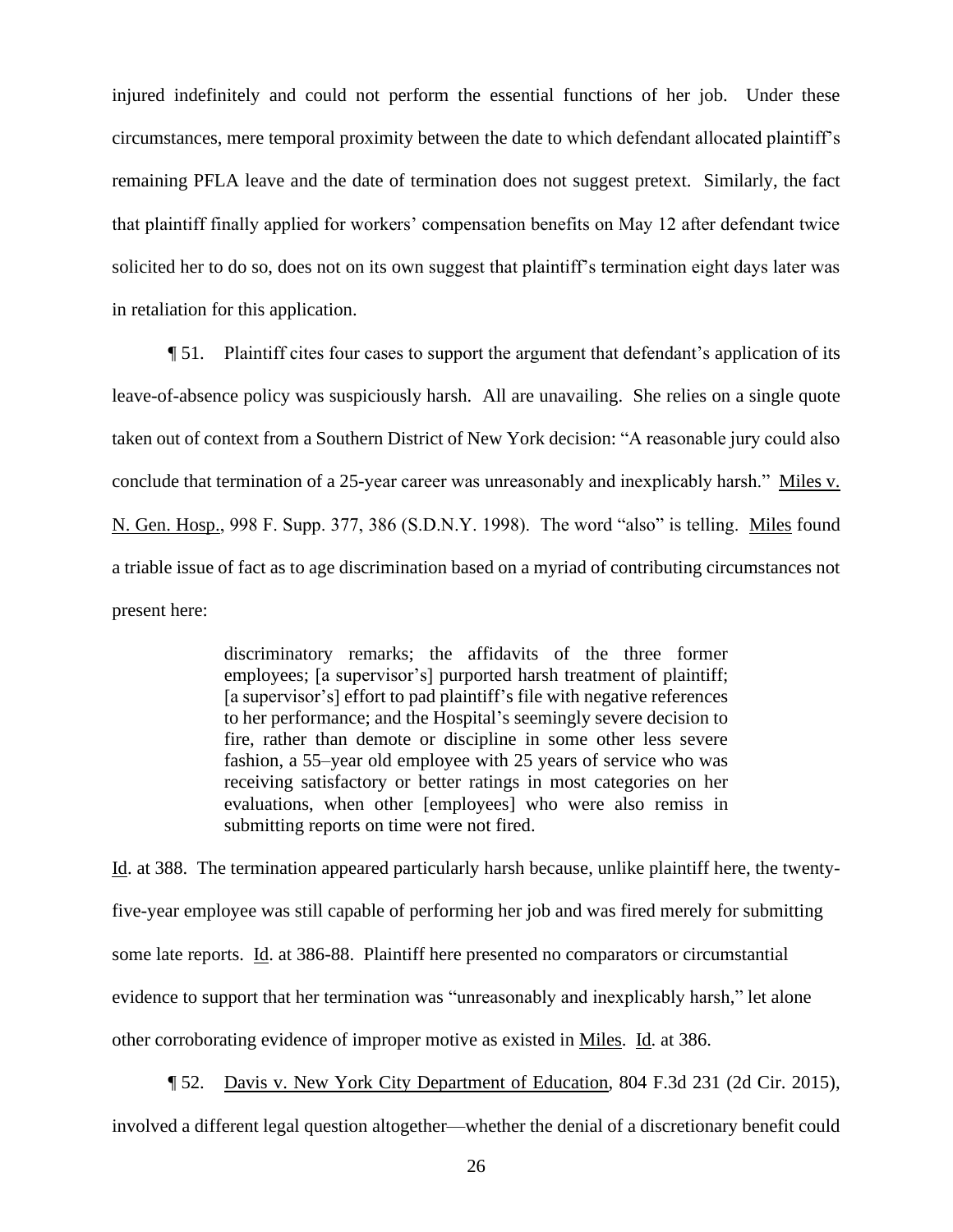be an adverse employment action. Id. at 236. Although the Second Circuit answered this question affirmatively, it affirmed summary judgment in favor of the employer because the plaintiff had failed to present sufficient evidence that would support a finding of discriminatory motivation. Id. This case does not help plaintiff establish pretext.

¶ 53. Plaintiff cites two federal district court cases that addressed claims of retaliation for taking protected leave, but each denied summary judgment for the employer based on considerably stronger evidence of pretext than plaintiff has presented here. In Reyer v. Saint Francis Country House, 243 F. Supp. 3d 573 (E.D. Pa. 2017), the employer claimed it had fired the plaintiff because he was indefinitely injured and could not perform his job, his FMLA leave had expired, and it needed to fill his position quickly. Id. at 589. The district court found that the plaintiff "barely" established a triable issue of fact as to pretext based on evidence that he had been fired on the same day his FMLA leave expired; that his employer failed to even consider whether the plaintiff was entitled to the protections of its discretionary leave-of-absence policy; that despite repeated email, phone, and in-person inquires, the employer failed to provide the plaintiff with information about how much of his FMLA leave remained until shortly after his termination; that multiple supervisors presented inconsistent testimony regarding who discussed and ultimately decided to terminate the plaintiff; that there was a dispute of fact as to the "essential functions" of the plaintiff's job and whether he could perform those functions at the time he was terminated; and that the employer delayed hiring the plaintiff's replacement until two months after he submitted his employment application. Id. at 588-91. None of these facts were present here. Rather than asking for clarification and being met with silence or obfuscation, plaintiff made no inquiries regarding her medical leave or any possible leave of absence in May 2016, and defendant nevertheless promptly informed plaintiff of her expired leave and invited her to apply for other benefits to which she might be entitled. That defendant was not more generous by giving plaintiff